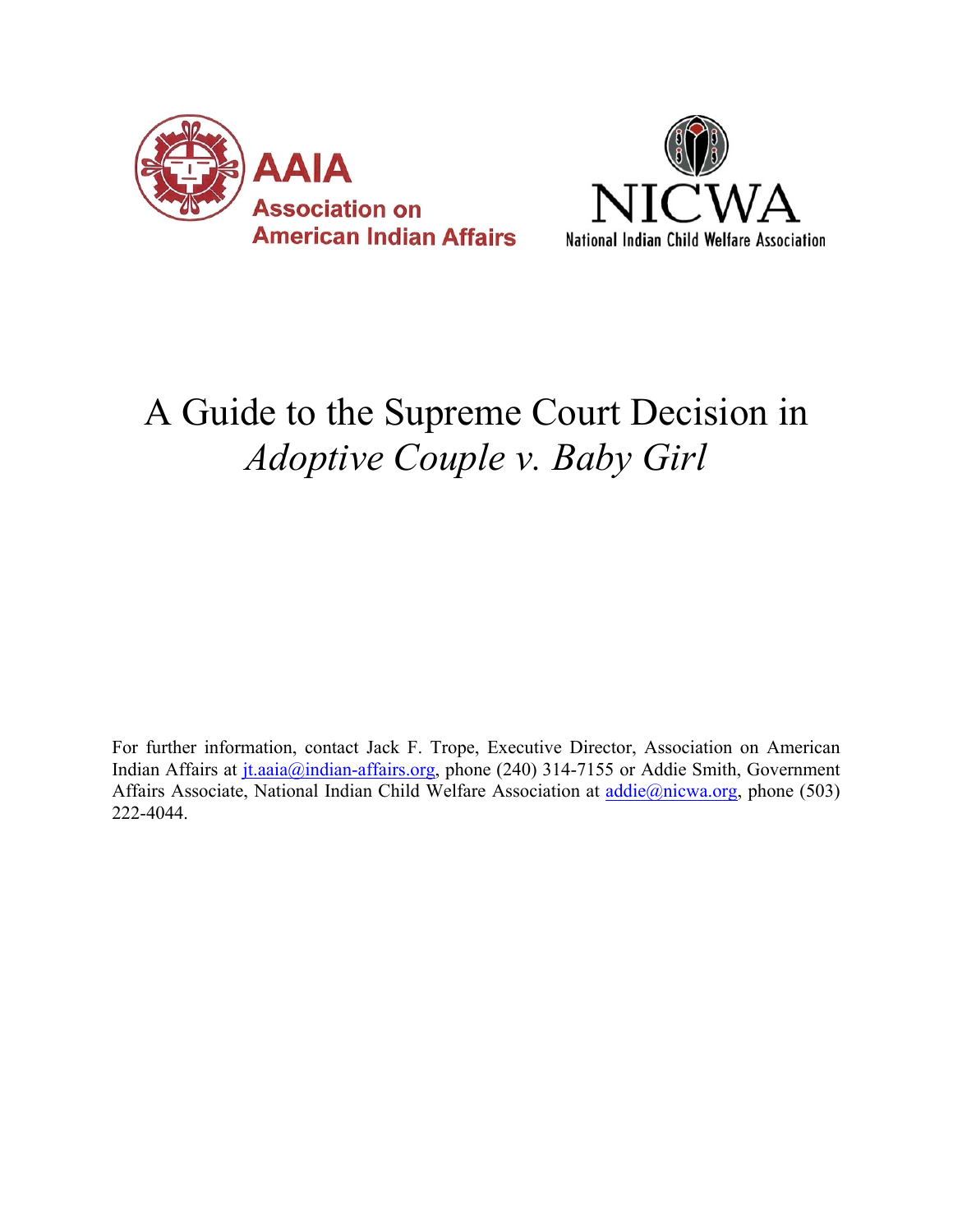## **OVERVIEW**

The United States Supreme Court recently issued its opinion in the case of *Adoptive Couple v. Baby Girl*. This document is designed to:

- Summarize the decision—what the case held about the Indian Child Welfare Act (ICWA), what it did not hold, and what it implied.
- Provide advocates for tribes, birth parents (particularly unwed fathers) and Indian children with possible responses to the decision, including:
	- $\triangleright$  Legal arguments to address issues raised by the Court's legal holding.
	- $\triangleright$  Analysis of the potential for state law (primarily through state ICWAs or the equivalent) to address the issues raised by the United States Supreme Court decision, and minimize its negative impact upon tribes and Indian families and children.
	- $\triangleright$  Information about tribal-state ICWA agreements and the role of such agreements in mitigating the effects of the Court's decision

## **I. THE DECISION IN** *ADOPTIVE COUPLE v. BABY GIRLi*

## **SUMMARY**

*Adoptive Couple v. Baby Girl* is a case involving a non-Native couple in South Carolina seeking to adopt a young Cherokee girl (Veronica) over the objections of her Cherokee father who asserted the primacy of his own parental rights. The child was initially placed with the family by the birth mother. Hearings were held before the South Carolina Family Court, the Court applied the Indian Child Welfare Act, and transferred physical and legal custody of the child to her father. The South Carolina Supreme Court affirmed.

By a 5-4 vote, the Supreme Court, in a decision written by Justice Alito, reversed the South Carolina Supreme Court decision and remanded the case for further hearings to determine who should have custody of Veronica. In so doing, it held that ICWA provisions on active efforts to prevent the breakup on an Indian family [25 U.S.C. § 1912(d)] and heightened burden of proof for termination of parental rights [25 U.S.C. § 1912(f)] did not apply to this private adoption proceeding.<sup>ii</sup> It also held that the section of the Act that deals with adoptive placement preferences [25 U.S.C. § 1915(a)] did not preclude adoption by prospective non-Indian adoptive parents where no individuals within the Act's placement preferences had "formally sought" to adopt the child.<sup>iii</sup> Aside from finding that these sections were not applicable to this adoption, it did not otherwise specify the law to be applied on remand. This paper will discuss the legal ramifications of this holding for future cases.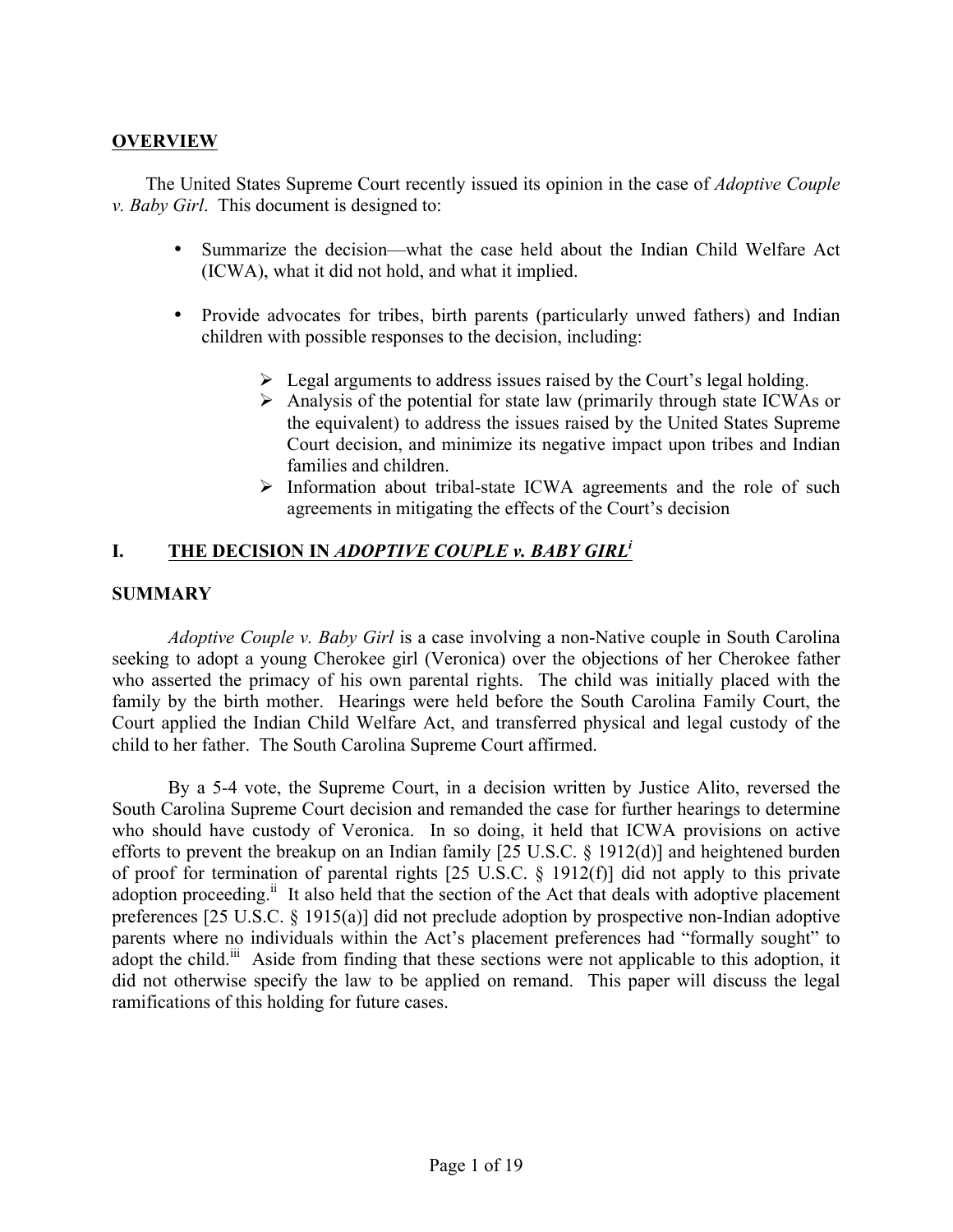## **FACTUAL BACKGROUND**

## As presented in the United States Supreme Court opinion

The case involved the attempted adoption of a young Cherokee girl (Veronica) by a couple in South Carolina. The child's non-Indian mother and her father (Dusten Brown), a member of the Cherokee Nation, were engaged to be married. When he learned of the pregnancy, the father sought to move up the date of the marriage. The mother refused, at which point the relationship deteriorated, and the engagement was broken off. Shortly thereafter, the mother sent father a text message asking if he would relinquish his parental rights, and he sent her a text message agreeing to do so.

During the pregnancy, the birth mother decided to put her infant up for adoption without informing the father. She arranged for a private adoption with a South Carolina couple. Because the mother knew of the father's Cherokee heritage, her attorney contacted the Cherokee Nation to determine if the infant was eligible for membership in the tribe, but misspelled the father's name and had the wrong birth date for the father. Based upon that information, the Cherokee Nation responded that it could not verify the father's membership. (Once it received accurate information, it later affirmed that the father was a member of the tribe and that Veronica, his newborn daughter, was eligible for membership.) The infant was placed with a South Carolina couple at birth, and an adoption petition was filed a few days later. The father was served with the adoption papers four months after the petition was filed. During those four months, he had no contact with the birth mother or child. When he was served, he signed for papers presented to him by a process server believing he was relinquishing his rights to the birth mother. Almost immediately he determined that was not the case and the next day he consulted an attorney, challenged the adoption and sought a stay of the proceedings. He also had a paternity test done which confirmed that he was Veronica's father.<sup>iv</sup>

Almost two years later, the South Carolina Family Court applied the Indian Child Welfare Act, denied the adoption and returned the child to her father. The South Carolina Supreme Court affirmed.

#### Additional facts included in the initial South Carolina Supreme Court decision

When the father texted that he would relinquish his rights, he did so believing that he was relinquishing them to the mother and did not know that she was planning to place the child for adoption. If he had known, he testified that he would have never relinquished his rights.

Because the child was born in Oklahoma, it was necessary for the child to be placed in South Carolina through the Interstate Compact on the Placement of Children (ICPC). On the ICPC form, it was not revealed that Veronica was Native American. If that document had been accurate and the Cherokee Nation properly alerted to the child's status as an Indian child, the South Carolina couple would never have received permission to remove the child from Oklahoma and transport her to South Carolina.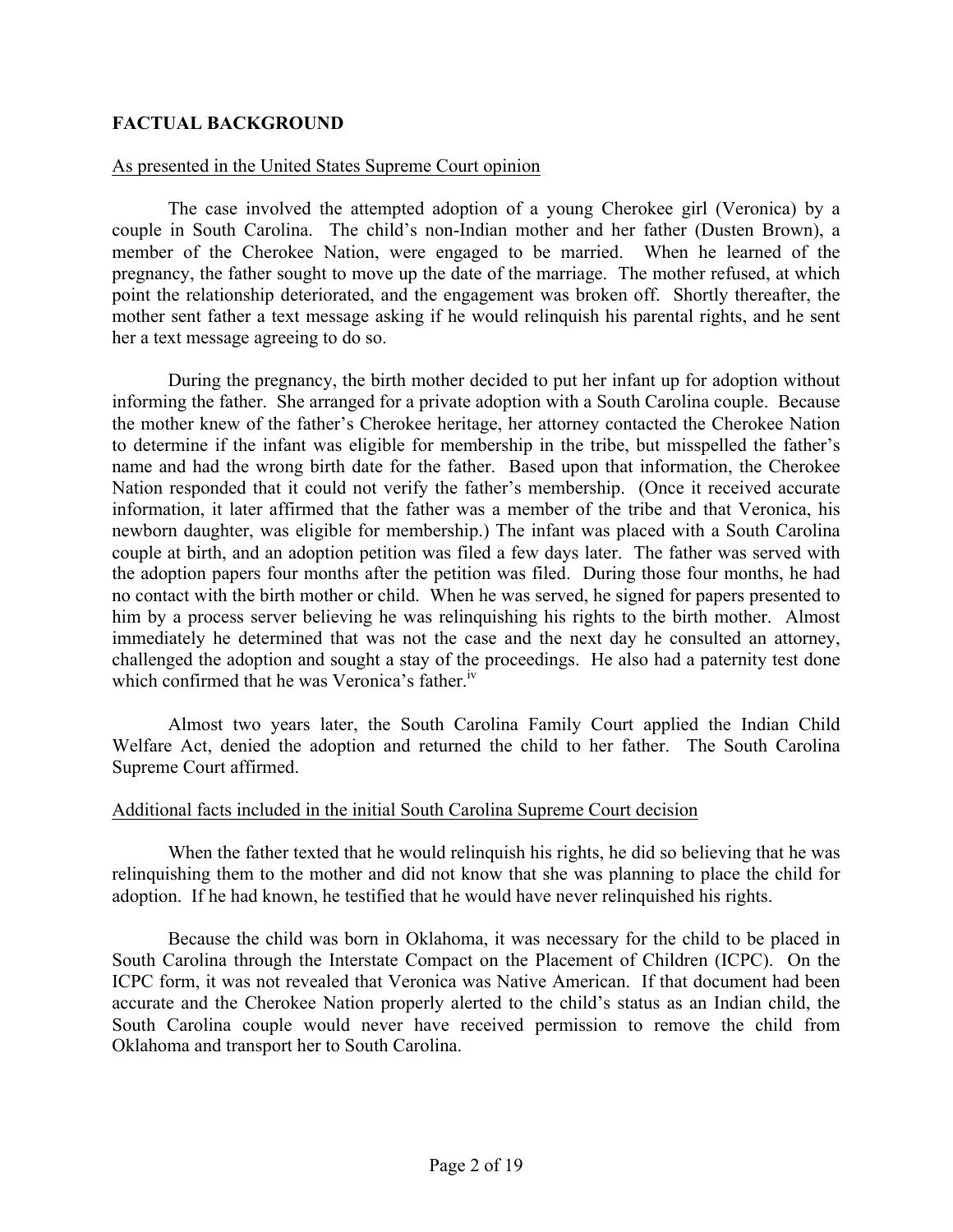The father was a soldier in the United States Army, and the delayed notification of the adoption to him (four months after the case was filed) took place only days before he was scheduled to deploy to Iraq. Father also testified that he was misled by the process server, which is the reason he initially signed adoption papers he was presented. The reason for the delay in the court proceedings and decision on the adoption petition, and Father's objection to the adoption, was his year of service in Iraq that commenced almost immediately after he was given notice of the adoption.

When the father returned from Iraq, the South Carolina Family Court held a hearing to resolve whether the proposed adoption should proceed. While the Court did utilize the Indian Child Welfare Act (ICWA) in making its decision, it also found that, "Father, despite some early indications of possible lack of interest…not only reversed course at an early point but has maintained that course despite…active opposition [from the prospective adoptive parents]. The Court also found that Dusten "was a good father who enjoyed a close relationship with his other daughter" and that "he and his family have created a safe, loving and appropriate home for [Veronica]." The Court also found "no conflict" between recognizing the father's parental rights and the best interests of Veronica.<sup>v</sup>

None of these facts were included in the United States Supreme Court's decision.<sup>1</sup>

## **LEGAL ANALYSIS**

#### **Overview**

As noted, the Supreme Court's decision was a 5-4 decision, which narrowed the application of 25 U.S.C. §§ 1912(d) and (f) in certain situations and 25 U.S.C. § 1915(a) when there are no competing adoption petitions filed. One of the five justices in the majority was Justice Breyer who filed a concurring opinion further explaining his view of the opinion. The overall thrust of his concurrence was the statement that "we should decide here no more than is necessary" which he further explained by providing different factual situations where he believed the sections at question might apply to an adoption notwithstanding the Court's opinion.<sup>vi</sup> This suggests that a narrow interpretation of the decision in *Adoptive Couple v. Baby Girl* is appropriate since Breyer's vote was necessary to constitute a majority. However, some of the majority opinion's holdings are stated in broad terms that some parties will likely reference in attempts to apply the Court's limitations upon the application of ICWA more broadly. Of note, the Court did not adopt arguments challenging the constitutionality of  $ICWA<sup>2</sup>$ , although it did suggest (without any explanation) that a contrary result here could "raise equal protection" concerns". vii

<sup>&</sup>lt;sup>1</sup> The majority opinion also did not reference the Family Court finding, cited in the dissent, 133 S.Ct. at 2580, that the Birth Father was a fit and proper person to have custody of his child who has demonstrated his ability to parent effectively and who possesses unwavering love for the child.

<sup>&</sup>lt;sup>2</sup> In the dissenting opinion, Justice Sotomayor opined that it is "difficult to make sense" of the Court's suggestion regarding equal protection in view of Supreme Court precedents recognizing that classifications based on Indian tribal membership are not racial classifications. 133 S.Ct. at 2584-2585. In his concurring opinion, Justice Thomas indicated that he would find the ICWA unconstitutional, holding that the Indian Commerce Clause in the United States Constitution is not broad enough to allow Congress to enact legislation like ICWA. *Id*. at 2565-2571.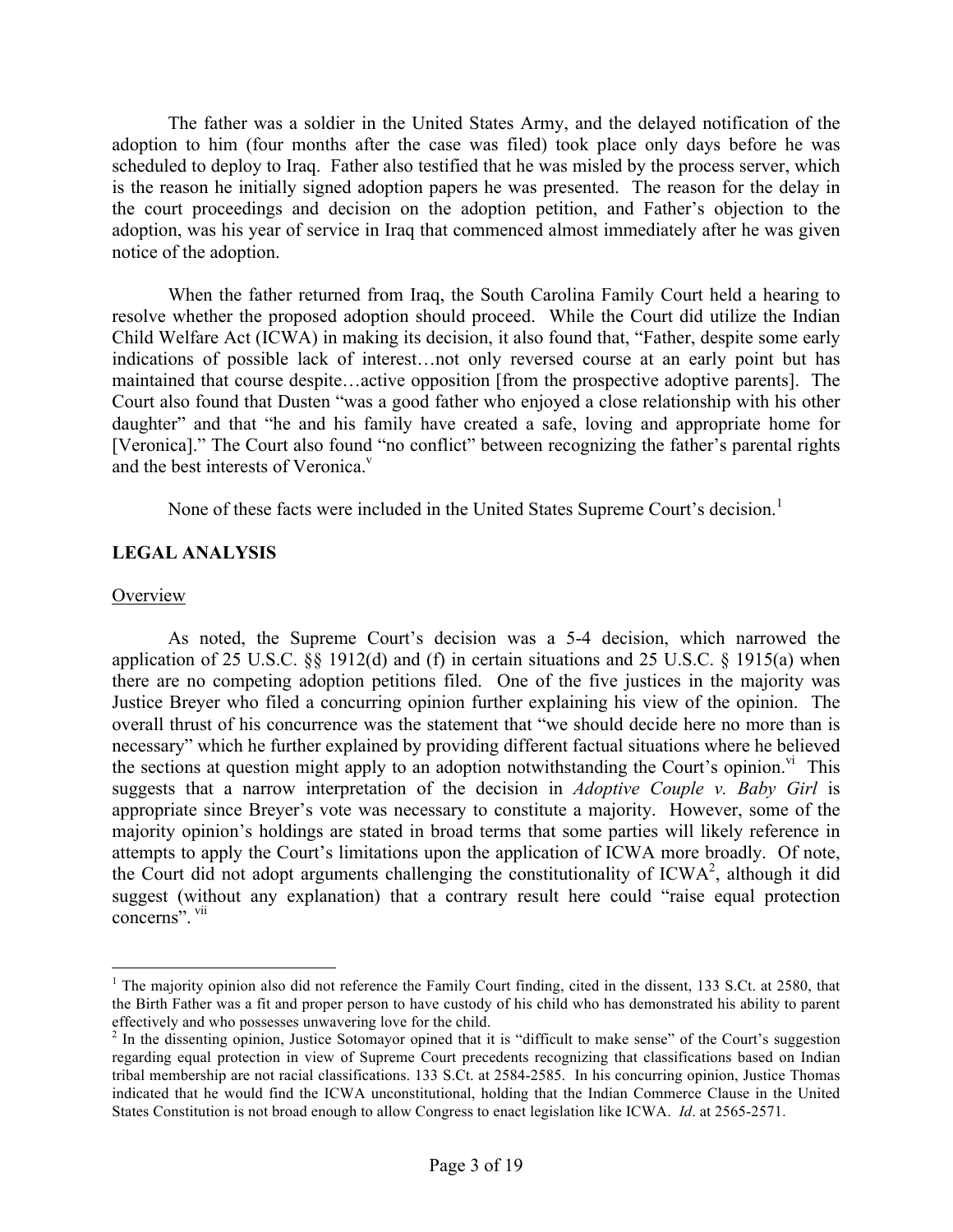#### What the Court held

As noted, the Court interpreted three sections of ICWA: 25 U.S.C. § 1912(f) [termination of parental rights standards], 25 U.S.C. § 1912(d) [active efforts to prevent the breakup of Indian families], and 25 U.S.C. § 1915(a) [adoptive placements].

#### Termination of Parental Rights

25 U.S.C. § 1912(f) provides that termination of parental rights cannot be ordered unless there is a finding beyond a reasonable doubt, supported by the testimony of qualified expert witnesses, that *continued custody* of an Indian child by a parent or Indian custodian is likely to result in serious emotional or physical harm to the child. This is a stricter standard of proof than is found in most state statutes.

In its decision, the majority focused upon the language "continued custody" in the statutory provision. It interpreted that language as meaning that a parent must have had either physical or legal custody of the child at some point in order to invoke the protections of this section, or in other words, that it does not apply "when the Indian parent *never* had custody of the Indian child."<sup>3</sup> The Court referenced state law in determining whether the unwed father had legal custody of the Indian child. It supported this reading of the statute by emphasizing that primary purpose of the Act was to address the unwarranted "removal" of Indian children from Indian families, and that this purpose was not advanced, in the context of a voluntary adoptive placement, by applying this section to a parent who never had a physical or legal custodial relationship with the child.<sup>viii</sup>

In his concurrence, Justice Breyer limited his joinder with these statements (and his joinder was necessary to achieving the five vote majority). He stated that this case does not involve a father with visitation rights or who has paid his child support obligation, been misled about the existence of the child, or was prevented from supporting the child. He asserted that the court "need not, and in my view does not" now decide how this section applies where those circumstances are present.<sup>ix</sup> He did not attempt to explain how this view is consistent with the majority opinion's language about § 1912(f) not applying when a father has never had custody.

Thus, at a minimum, it is clear that in a case that involves an attempted voluntary adoption by a birth mother where a birth father has not had prior legal or physical custody and has not made (in the court's view) an effort to establish a relationship with the child by a certain point in time (and what point in time is not exactly clear), the protections of § 1912(f) will not apply.<sup>4</sup> Whether these limitations will apply in full force in the context of a totally involuntary

 <sup>3</sup> <sup>3</sup> While the majority opinion focused on Indian parents, and made references to a "biological Indian father" using his "ICWA trump card at the eleventh hour" near the end of the decision when it suggested that a contrary result here could raise equal protection concerns, 133 S.Ct. at 2563, 2564, it should be noted that the ICWA in general and § 1912(f) in particular apply to both the Indian and non-Indian parents of an Indian child. In addition, Justice Alito's opinion contains several statements noting the percentage of the child's Indian blood quantum. These statements seem to reflect a misunderstanding of the political nature of tribal membership. 4 What is clear is that the Court was looking at State law as a reference point on these issues, which means that

fathers' rights will differ by State. As discussed in the dissent, there are a wide variety of approaches in State law with some state laws focused more on protecting unwed biological fathers' rights, while other laws (such as South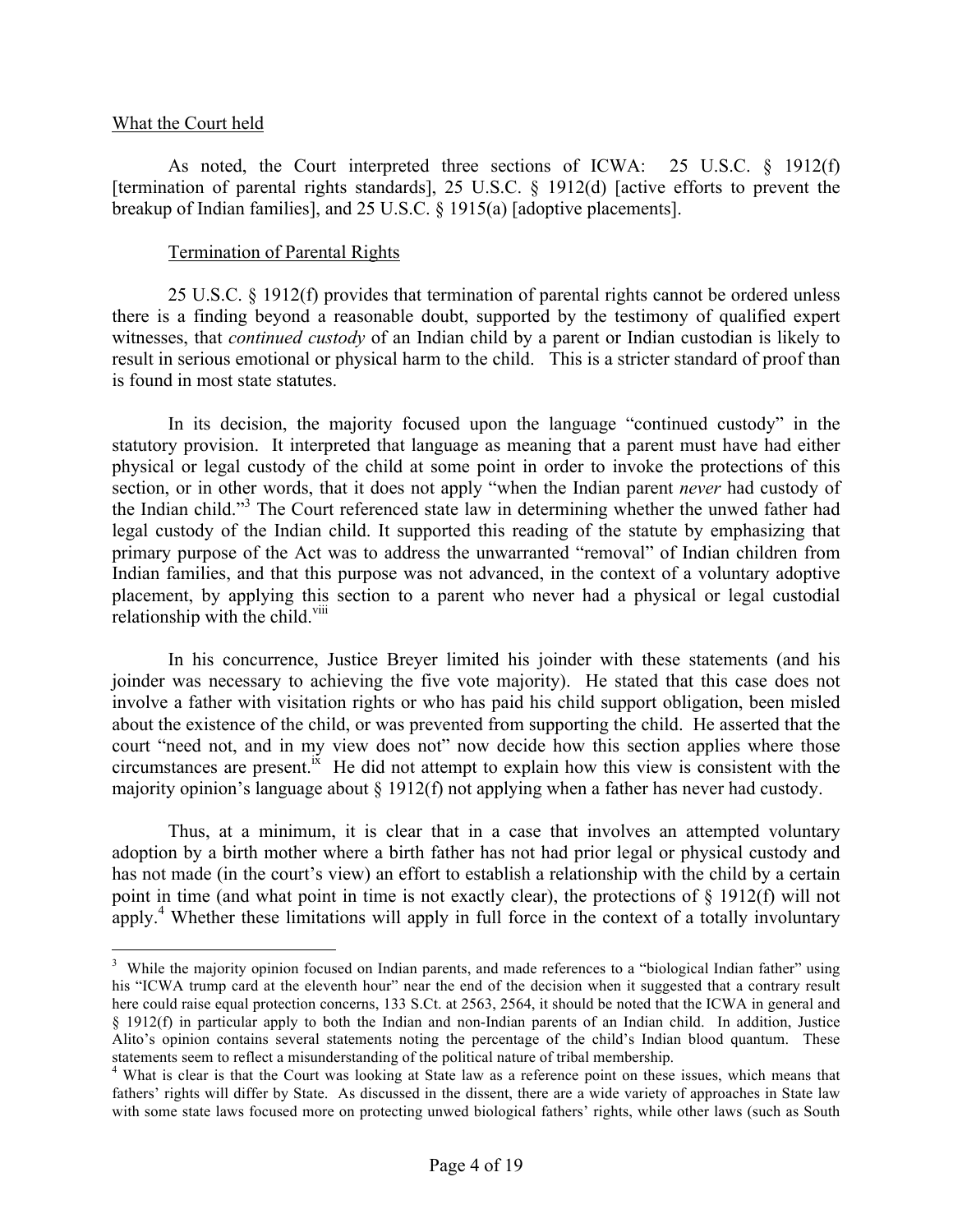proceeding will depend upon whether courts focus upon the Supreme Court's theory of statutory construction in regard to § 1912(f) or Justice Breyer's concurrence where he attempted to limit the scope of the Court's holding to the factual circumstances presented in the case by indicating that the Court "decided no more than is necessary" to resolve the case before it. (Further support for a narrow reading of the Court's ruling as suggested by Justice Breyer - one that would limit its application to termination petitions that are filed in the context of contested private adoption proceedings – might also be derived from the Court's overall analysis in the case which was based almost entirely upon the factual circumstances of this case, i.e., a dispute that arose in the context of an attempted prior adoption as opposed to a "removal" of a child by a non-Indian governmental authority.) Similarly, whether § 1912(f) will still apply to some sub-segment of non-custodial parents (as Justice Breyer suggested when he enumerated certain circumstances where the Act may apply that would not necessarily involve prior custody), or exclude all parents who have not had prior custody based upon language in Justice Alito's opinion, will be a question for courts who will be interpreting this decision in the future.

Of note, if under state law an unwed father obtains presumptive legal custody at birth, then 25 U.S.C. § 1912(f) [and 25 U.S.C. § 1912(d) – see below] should still apply.

## Active Efforts to Prevent the Breakup of the Indian Family

25 U.S.C. § 1912(d) provides that any party seeking a foster care placement or termination of parental rights must make active efforts to provide remedial services and rehabilitative programs to prevent the breakup of the Indian family, a stricter standard that the "reasonable efforts" standard generally applicable under federal and state laws.

In its decision, the Court held based upon the language in 25 U.S.C. § 1912(d) emphasizing the "breakup of the Indian family" that this section does not apply when an Indian parent abandons a child prior to birth, and the parent has never had prior physical or legal custody.<sup>5</sup> It suggested that applying this requirement in these circumstances would "place vulnerable Indian children at a unique disadvantage in finding a permanent and loving home…" because of the obligation that it would place upon prospective adoptive parents.<sup> $x,6$ </sup> In reaching this holding, the Court clearly characterized the actions of the father here as "abandonment" of the child, although the Court never defined that term exactly.<sup>xi</sup> It will undoubtedly be the subject of future cases and, as the dissent pointed out<sup>xii</sup>, the definition of abandonment varies greatly from state to state. The majority also supported its holding by emphasizing that the purpose of

Carolina) are reflective of pro-adoption policies that "hew to the constitutional baseline" and make it much easier to terminate a father's rights. 133 S.Ct. at 2581-2583.<br>
<sup>5</sup> The Court's interpretation also rested on a somewhat novel theory of statutory construction – namely that

<sup>&</sup>quot;adjacent" provisions should be read in "harmony with each other", noting that § 1912(d) is "next to" §§ 1912(e) and (f) and that therefore the concept of "continued custody" should be imputed into its interpretation of  $\S$  1912(d). 133 S.Ct. at 2562-2563. <sup>6</sup>

<sup>&</sup>lt;sup>6</sup> In her dissent, Justice Sotomayor noted that this observation, among others, illustrated that the Court's holding was really based upon a policy disagreement with Congress' decision in ICWA to make the adoption of Indian children by non-Indian families less likely. 133 S.Ct. at 2572, 2583. It should also be noted that the majority seemed particularly bothered by the idea of requiring the adoptive couple to make the active efforts. This is a misreading of the statute as it is the state that has the obligation to make active efforts before an involuntary termination of parental rights can be granted under 25 U.S.C. 1912(f), not a prospective adoptive couple.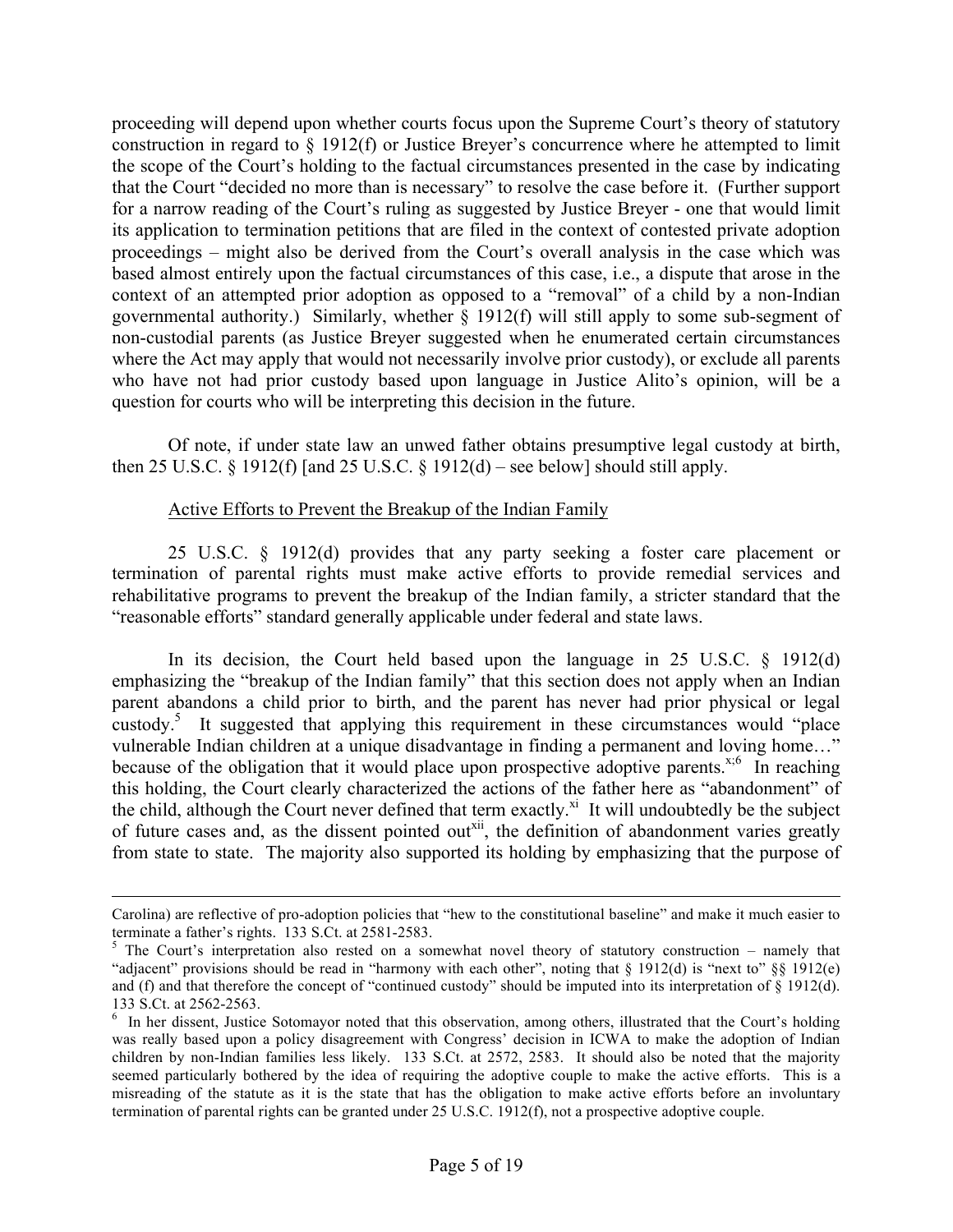§1912(d) was to prevent the breakup of Indian families, and not create parental rights where none would otherwise exist.<sup>xiii</sup>

Much of the analysis of  $\S$  1912(d) seems to be based upon the particular facts of this case, especially the voluntary adoption context from which it arose. In this regard, Justice Breyer's questions about the appropriateness of applying the Court's holding to a litany of other circumstances (father with visitation rights or who has paid his child support obligation, been misled about the existence of the child or was prevented from supporting the child) support an interpretation that the scope of the holding in terms of § 1912(d) should be viewed narrowly, especially since his observations are consistent with the Court's inclusion of "abandonment" as one of the elements that must be shown before a court can waive the application of  $\S$  1912(d).<sup>xiv</sup> Of note, while the dissent disagreed with the analysis of the Court, it "welcomed" the "limitation" on the court's holding reflected by its inclusion of the abandonment requirement in its holding on this section. $x<sup>x<sub>v</sub></sup>$ 

In addition, as the dissent pointed out<sup>xvi</sup>, other federal laws (and the statutes of all 50 states that implement that law) have a similar requirement that reasonable efforts must be made to preserve and reunify families before a foster care placement or removal of a child from the home.<sup>xvii</sup> The Court did not address this point in its opinion.

Moreover, there is nothing in the opinion that would preclude active efforts in any case. The Court's holding was only that it is not required in certain circumstances.

#### Adoptive Placement

25 U.S.C. § 1915(a) provides that in the absence of good cause to the contrary, adoptive placements of Indian children must be made in the following order of preference: (1) a member of the child's extended family, (2) other members of the Indian child's tribe, or (3) other Indian families. The Supreme Court held that this did not prevent adoption of Veronica by the prospective adoptive parents because no alternative party had formally sought to adopt the child—that in such cases 25 U.S.C. § 1915(a) is inapplicable.<sup>xviii;7</sup> In a footnote, however, the Court suggested that a "reformed" biological father whose rights have been terminated might reenter the pool of preferential placement options. (In his concurrence, Justice Breyer makes a similar point but uses the term "absentee father".) This could occur under a tribal placement preference order adopted pursuant to 25 U.S.C. § 1915(c) that would supplant the statutory placement preference order.<sup>8</sup> The Court noted, however, that good cause might still be a factor in determining the application of this tribal placement preference. Although the Court raised the

<sup>&</sup>lt;sup>-</sup> In her dissent, Justice Sotomayor specifically stated that "the majority does not and cannot foreclose the possibility that on remand, Baby Girl's paternal grandparents or other members of the Cherokee Nation" may petition for her adoption and that they would be entitled to consideration under the placement preferences in section 1915(a), 133 S.Ct. at 2585, and Justice Breyer in his concurrence also noted that 25 U.S.C. § 1915(a) may be relevant in cases of this kind, *id.* at 2571. It is likely that the Tribe did not bring forward a proposed alternative adoptive placement when it intervened in the proceeding because it was focused on obtaining custody for the father. Nonetheless, when the case was remanded, the South Carolina Supreme Court refused to allow any other petitions for adoption to be filed. *Adoptive Couple v. Baby Girl*, No. 2011-205166 (S.C. July 17, 2013). <sup>8</sup> It should be noted that even in the absence of any tribal action under §1915(c), it may be that a previously

terminated biological parent could still receive preferential consideration under 25 U.S.C. § 1915(a)(1) or (2).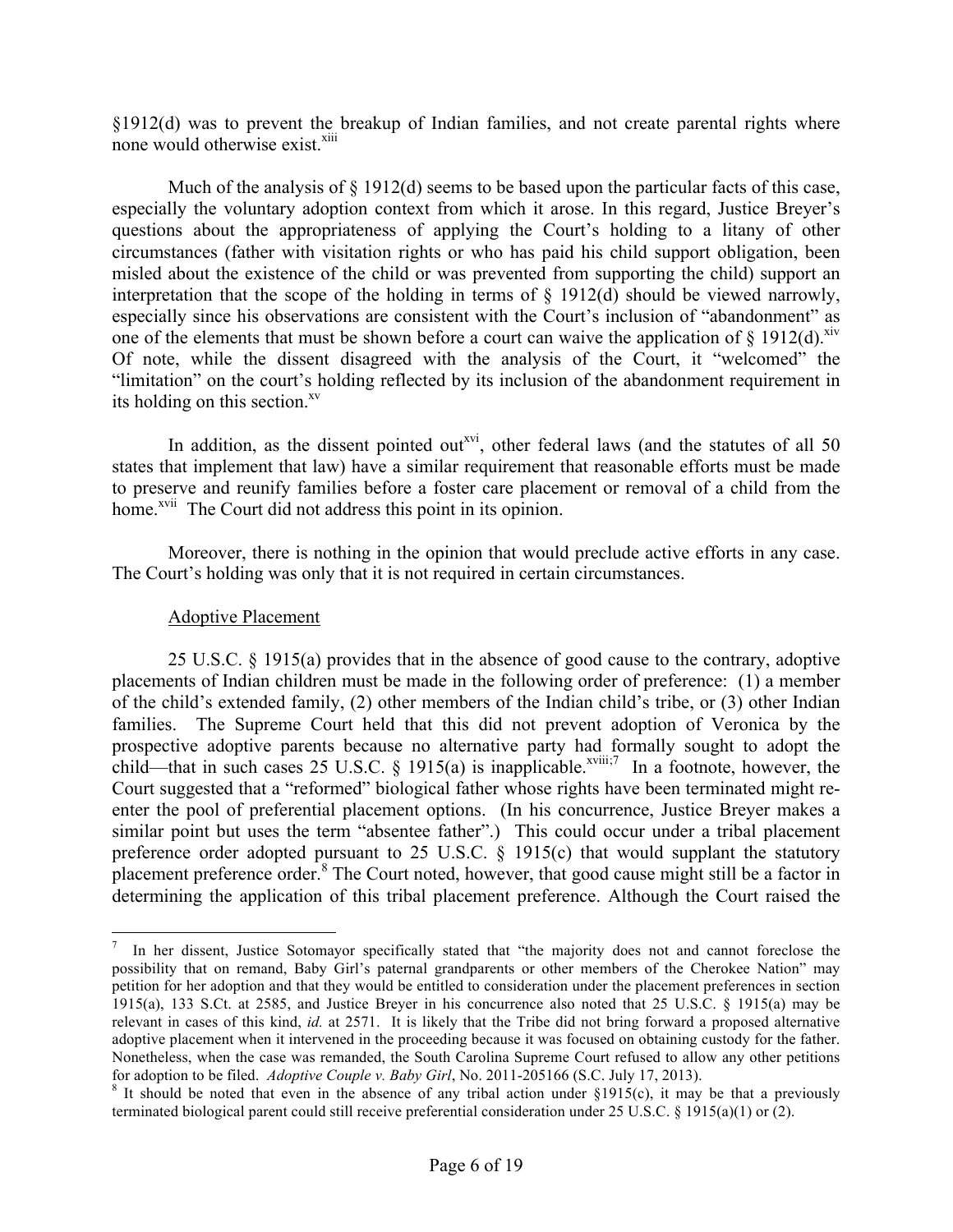possibility that such a scenario could happen, the Court left open the question of how it would decide such a case if it were presented to the Court. $\frac{x}{x}$ 

It is unclear to what extent the Court's analysis of  $\S$  1915(a) will apply outside the private adoption context. While the Court's holding is stated in general terms such that it could be argued that it has a broader application to all adoptions, the Court seemed particularly focused upon the private adoption context, and Justice Breyer's limiting comments may be particularly relevant here to an argument that the Court's holding should not be interpreted to apply more broadly.

Of note, the decision did not address the provision of the Bureau of Indian Affairs' ICWA Guidelines that requires a diligent national search of potential adoptive families within the preference placement order, nor how that requirement would apply in any other case (although the Court did cite the Guidelines with approval elsewhere in its opinion). $^{xx}$  Indeed, nothing in the Court's opinion would preclude anyone, including a state agency or adoption agency, from making a diligent search for families within the placement preferences. In fact, other federal laws require state agencies to "diligently recruit" foster and adoptive families "that reflect the racial diversity of children in the State for whom foster and adoptive homes are needed".<sup>xxi</sup>

It should also be noted that general child welfare statutes applying to all children are moving in the direction of the ICWA placement preferences, requiring notice to extended family to inform them of the opportunity to serve as a placement for a child that will be placed in foster care, and providing that the State must consider giving preference to an adult relative over a nonrelated caregiver.<sup>xxii</sup> Similarly, there is some existing case law that has required notice under ICWA in involuntary cases to extended family members who might be a placement resource for an Indian child.<sup>xxiii</sup> None of this was addressed by the Court.

At a minimum, then, the Court's holding is a clear signal to individuals within the placement preferences who may want to adopt (even if that intent is contingent upon whether parents' rights are terminated) to formally file for adoption if there are other pending petitions for adoption by individuals who are not preferred placements. In terms of agency activities, however, there are still many requirements in place in regard to diligent searches for preferred placements, particularly relative placements, in federal and state laws, regulations, tribal-state agreements, and other documents. Thus, the impact of the decision outside of the private adoption context may be limited in practice.

#### Potential impact on other sections of ICWA

## Existing Indian Family Exception

Contrary to some media reports, the Court did not adopt the Existing Indian Family doctrine (EIF) in the *Baby Girl* decision. The EIF, which has been followed by a small minority of states, provides that the Act does not apply when, in the view of the Court, there has not been a prior Indian family.<sup>xxiv</sup> The Court held that specific sections of the Act do not apply in a voluntary adoption proceeding under ICWA, including the involuntary termination of the non-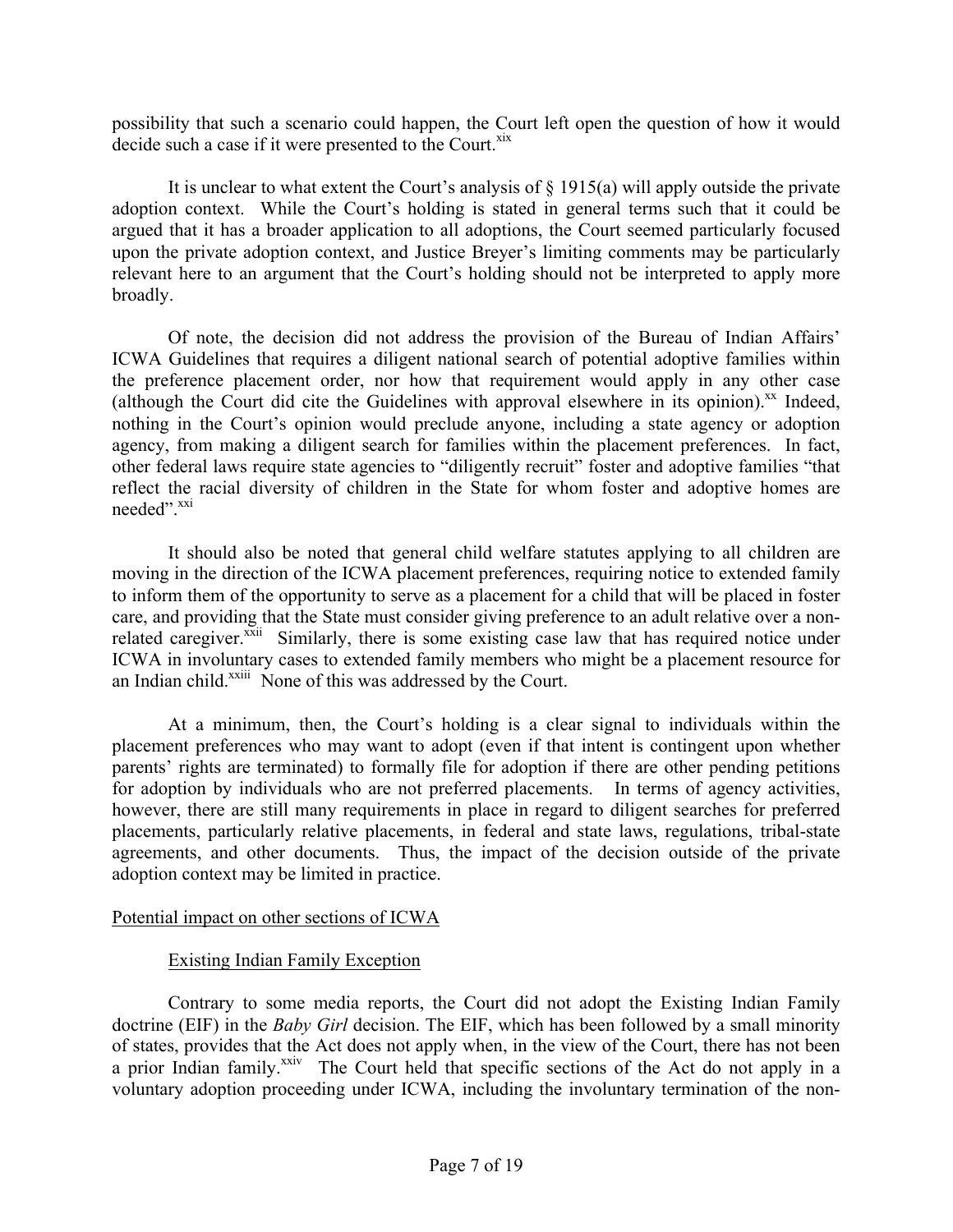custodial father's parental rights, when the father has not had previous legal or physical custody. However, it also noted the dissent's observation that "'numerous' ICWA provisions not at issue here afford 'meaningful' protections to biological fathers regardless of whether they ever had custody".<sup>XXV</sup> The provisions of the Act mentioned in the dissent were 25 U.S.C.  $\S$  1911(b) (transfer to tribal court); 25 U.S.C. § 1913(a) and (c) (governing procedures for a parent of an Indian child to consent to adoption); 25 U.S.C. § 1912(a) (notice), 25 U.S.C. § 1912(b) (right to counsel), and 25 U.S.C. § 1912(c) (access to court documents).<sup>xxvi</sup> The fact that the majority referenced the dissent's analysis, without rejecting it, is an indication of majority acquiescence with the notion that these protections continue to apply to biological fathers even in the absence of a previously existing Indian family.

This reading of the *Adoptive Couple v. Baby Girl* decision is also supported by the Court's apparent confirmation of the holding in *Mississippi Band of Choctaw Indians v. Holyfield*<sup>xxvii</sup> that the statute as a whole is triggered when an Indian child is the subject of a child custody proceeding, both of which it conceded were present in this case.<sup>xxviii</sup> Thus, at a minimum, it would appear that the Indian child and tribe can invoke the protections of the Act even if (in some circumstances) a father cannot. If at least part of ICWA is triggered anytime an Indian child is involved in a child custody proceeding, this is the antithesis of the EIF which would preclude the application of any part of ICWA in a circumstance where a court has determined that there was a prior Indian family.

Nonetheless, it must also be recognized that the Court in *Adoptive Couple v. Baby Girl* supported its reading of the language of § 1912(f) by asserting that an adoption initiated by a non-Indian parent with sole custodial rights where the non-custodial Indian parent has never had legal or physical custody of the child does not impede "the ICWA's primary goal of protecting the unwarranted removal of Indian children and the dissolution of Indian families" $x$ xxix —a rationale similar to some of the EIF cases and a different emphasis than the *Holyfield* court which discussed at length the important tribal interests protected in ICWA and acknowledged the importance of the extended family<sup>xxx</sup>.

This is undoubtedly an area that will be the subject of future litigation, including whether the Court's analysis extends beyond the context of voluntary adoptions and how the sections of the Act that do apply fit in with those that do not. For example, if §1913 applies, this would seem to preempt state law that might remove the need for consent.  $9 \text{ Yet}, \text{ a hearing pursuit to } \text{§}$ 1912(f) might not be available to the parent as a remedy and a Court will need to decide how to proceed—whether the remedy would be a "fitness" hearing under state law or something else.

## Definition of parent

25 U.S.C. § 1903(9) is the definition of parent which includes the limitation that the term does not apply to an unwed father who has not acknowledged or established paternity. It was argued by the prospective adoptive parents that the key terms "acknowledgment" and "establishment" should be defined by state law. The Court did not decide the issue, but simply

 <sup>9</sup> On remand, the South Carolina Supreme Court held that the father's consent was not required. *Adoptive Couple v. Baby Girl*, No. 2011-205166 (S.C. July 17, 2013). This result was strongly criticized and a highly questionable interpretation of the United States Supreme Court decision.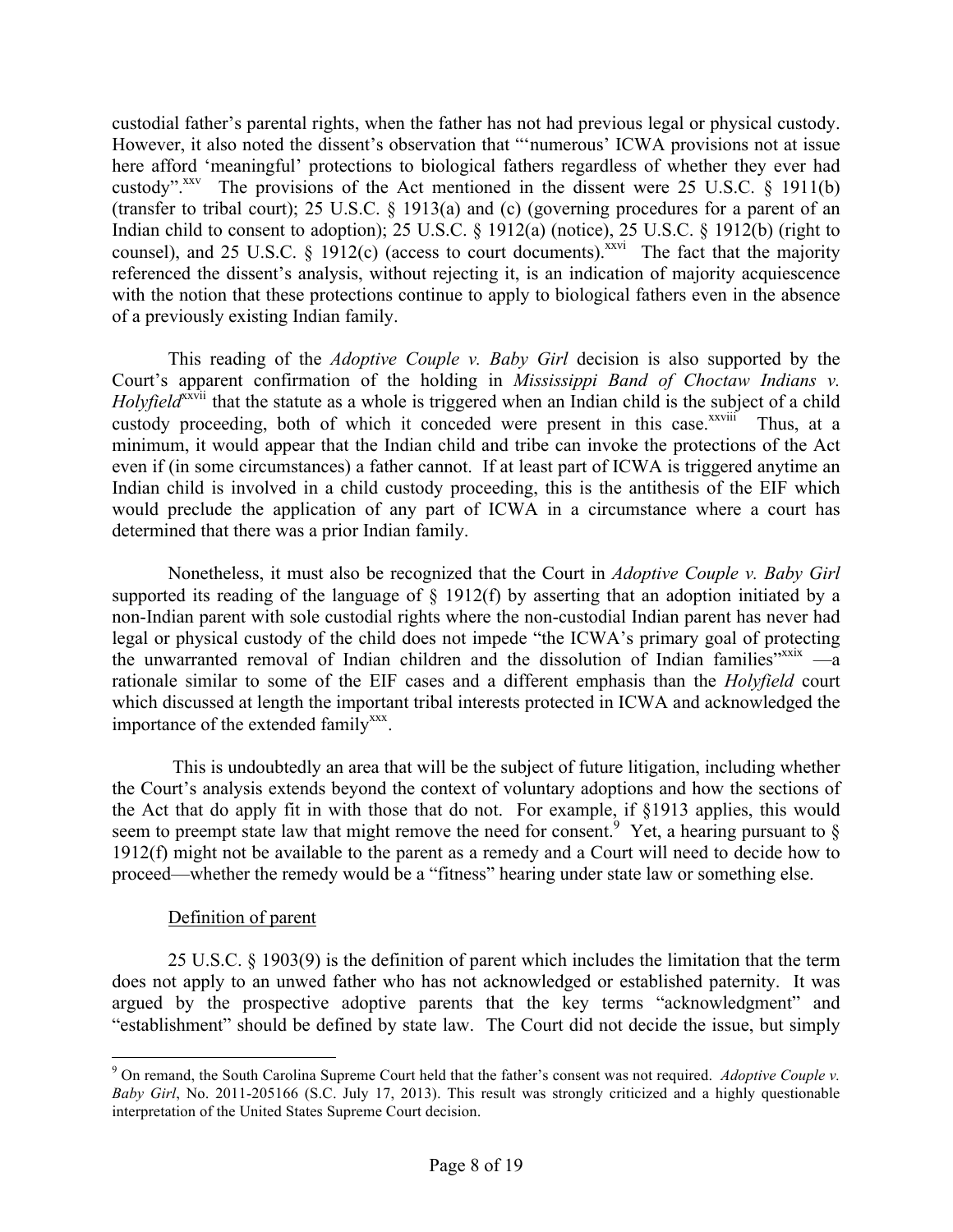assumed, for the purposes of the case, that the father was a parent under the Act.<sup>xxxi</sup> The dissent asserted that the terms should be defined by federal law in accordance with the precedent set in the *Mississippi Band of Choctaw Indians v. Holyfieldxxxii* case, and noted that it is "unsurprising, although far from unimportant" that the majority opinion assumed that the father was a parent under ICWA.<sup>xxxiii</sup> Of note, the father did acknowledge his paternity in the family court proceedings and establish paternity through a DNA test. The majority opinion did not explicitly address whether these actions constituted "acknowledgment or establishment" of paternity for purposes of ICWA.

## Foster care provisions

25 U.S.C. § 1912(e) applies to the foster care placement of Indian children. Unfortunately, it uses the same "continued custody" language in 25 U.S.C. § 1912(f). Of all of the provisions not at issue in this case, this is the section whose interpretation is most likely to be affected by the Court's analysis due to the similarities in language between this section and 25 U.S.C. § 1912(d). Nonetheless, Justice Breyer's limiting comments may be particularly relevant here to an argument that the Court's holding should not be interpreted to apply outside of the specific private adoption context of this case and that  $\S$  1912(e) should still apply to all foster care placements.

25 U.S.C. § 1915(b) provides for placement preferences in the context of foster care placements. There are strong arguments that this Court's interpretation of § 1915(a) should not affect the implementation of § 1915(b) given the different practical and legal context of foster care. A foster care placement by definition is temporary, and foster families generally do not "file" for placement or even come forward. Rather children are placed with families by the child custody agency, and theoretically the entire universe of qualified families would be included in the potential placement pool; the idea of a particular foster family needing to "trigger" the placement preference by taking a certain action makes little sense in the foster care context. Further, as noted previously, the Court's holding on 25 U.S.C. § 1915(a) seems to be largely based upon the private adoption context of this case, and the Court provided little explanation for its holding that the section is inapplicable until a preferred placement files a petition for adoption. For all of these reasons, it does not seem likely that the Court's  $\S$  1915(a) holding will be extended to § 1915(b).

It is worth noting again that non-ICWA federal law and case law contain placement preference and notice provisions for extended family, and require diligent recruitment of ethnically-diverse foster homes.<sup>xxxiv</sup> These provisions can be reinforced in the context of Indian children through state law, policy, and tribal-state agreements. For these reasons also, the application of 25 U.S.C. § 1915(b) should generally be unaffected by the Court's decision.

#### Application of state ICWAs and tribal-state agreements:

The Court's decision did not involve or affect either 25 U.S.C. § 1921 or 25 U.S.C. § 1919. 25 U.S.C. § 1921 requires that where any federal or state law provides greater protection to the rights of a parent or Indian custodian, that law shall apply. Thus, the Court's decision did not overturn state Indian Child Welfare Acts (or their equivalent), which provide greater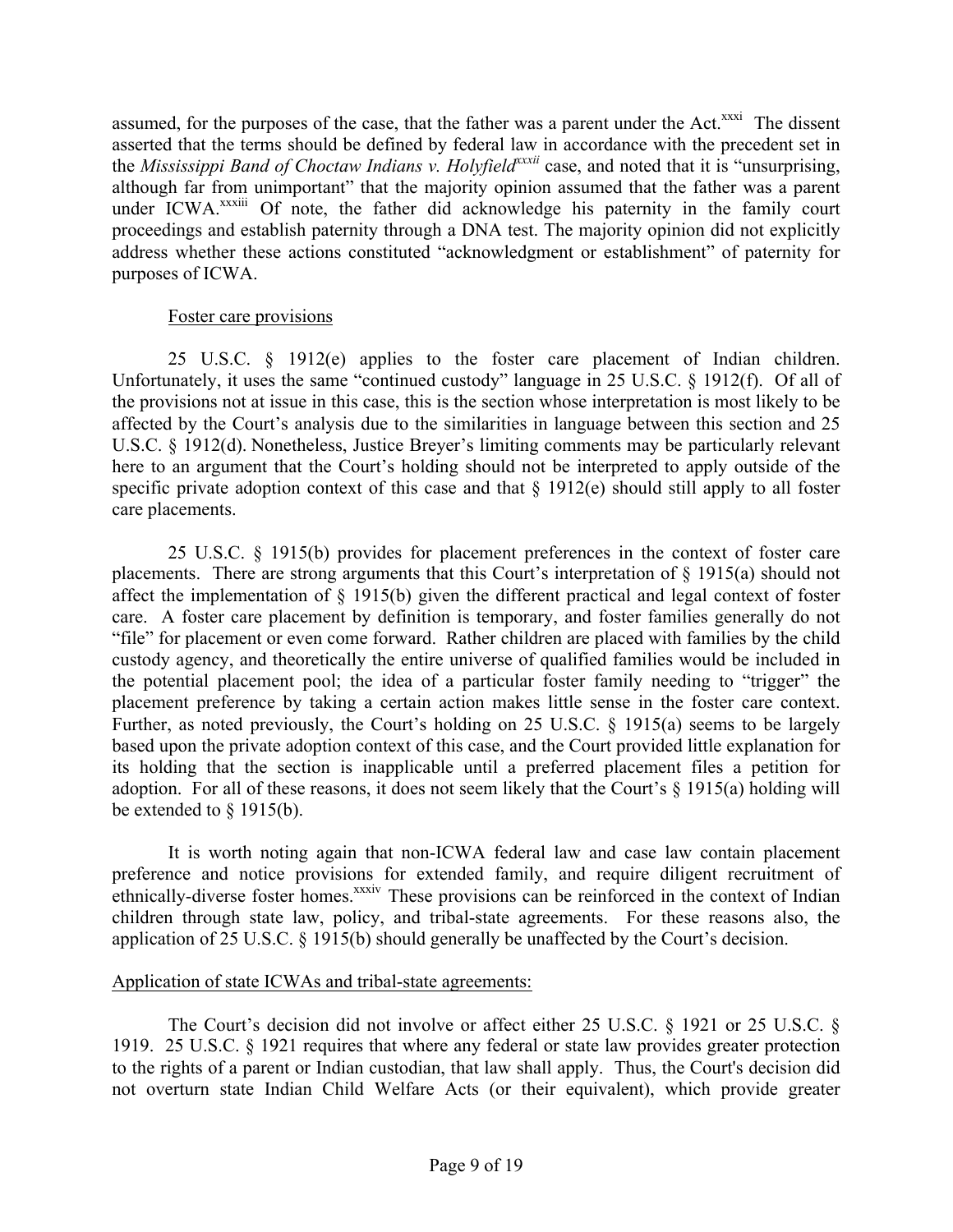protections to non-custodial parents. Of course, how such laws will be interpreted by state courts will be critical. This will depend in large part whether a different state intent can be ascertained because the wording of the State statute differs from the federal law or there is legislative history, a regulatory interpretation or other evidence that demonstrate that the intent of the State law was different than the interpretation of the federal ICWA by the United States Supreme Court. This is discussed in more detail in Section II of this analysis.

25 U.S.C. § 1919 provides that states and tribes may enter into agreements pertaining to the care and custody of Indian children, including the orderly transfer of jurisdiction on a caseby-case basis. These agreements have often been accompanied by the adoption of state regulations, policies and procedures and may be a mechanism that can be used to mitigate some of the impacts of this case. The Court's decision did not address or affect the application of § 1919. This is discussed in greater detail in Section III.

## **II. AUTHORITY OF STATE ICWA LAWS IN CHILD WELFARE CASES**

## ICWA: The Minimum Federal Standard

The Indian Child Welfare Act (ICWA) was passed pursuant to Congress' plenary power over issues that involve Indian tribes and its trust responsibility to protect and preserve tribes and their resources.<sup>xxxv</sup> After taking into consideration the fact that family law is an area typically reserved to the states, Congress found that the abusive practices of state courts and social service providers working with Indian children and families nonetheless required federal intervention via ICWA.<sup>xxxvi</sup>

ICWA establishes the "*minimum* Federal standards for the removal of Indian children from their families and the placement of such children in foster or adoptive homes"<sup>xxxvii</sup> which must be followed by state courts. As the minimum federal standard in this area of law, ICWA specifically provides in 25 U.S.C. § 1921 that any state or federal law which provides "*higher standards* of protection to the rights of the parent or Indian custodian" (emphasis added) shall instead be followed by state courts.<sup>10</sup>

Based upon this section, courts have applied state laws to ICWA proceedings that have increased the requirements for qualified expert witnesses,<sup>xxxviii</sup> provided heightened standards for inquiry into the Indian status of a child,<sup>xxxix</sup> heightened the notification requirements,<sup>xl</sup> required children whose tribe has indicated that they will be eligible for enrollment after taking certain steps to be immediately treated as "Indian children" under the act,<sup>xli</sup> and incorporated additional state standards for termination of parental rights into proceedings involving Indian children.<sup>xlii</sup> States have also used this provision to create unique legislative schemes or state ICWA laws to reiterate the importance of ICWA and to strengthen its provisions.<sup>xliii</sup>

<sup>&</sup>lt;sup>10</sup> 25 U.S.C. § 1921 Higher State or Federal standard applicable to protect rights of parent or Indian custodian of Indian child states

In any case where State or Federal law applicable to a child custody proceeding under State or Federal law provides a higher standard of protection to the rights of the parent or Indian custodian of an Indian child than the rights provided under this subchapter, the State or Federal court shall apply the State or Federal standard.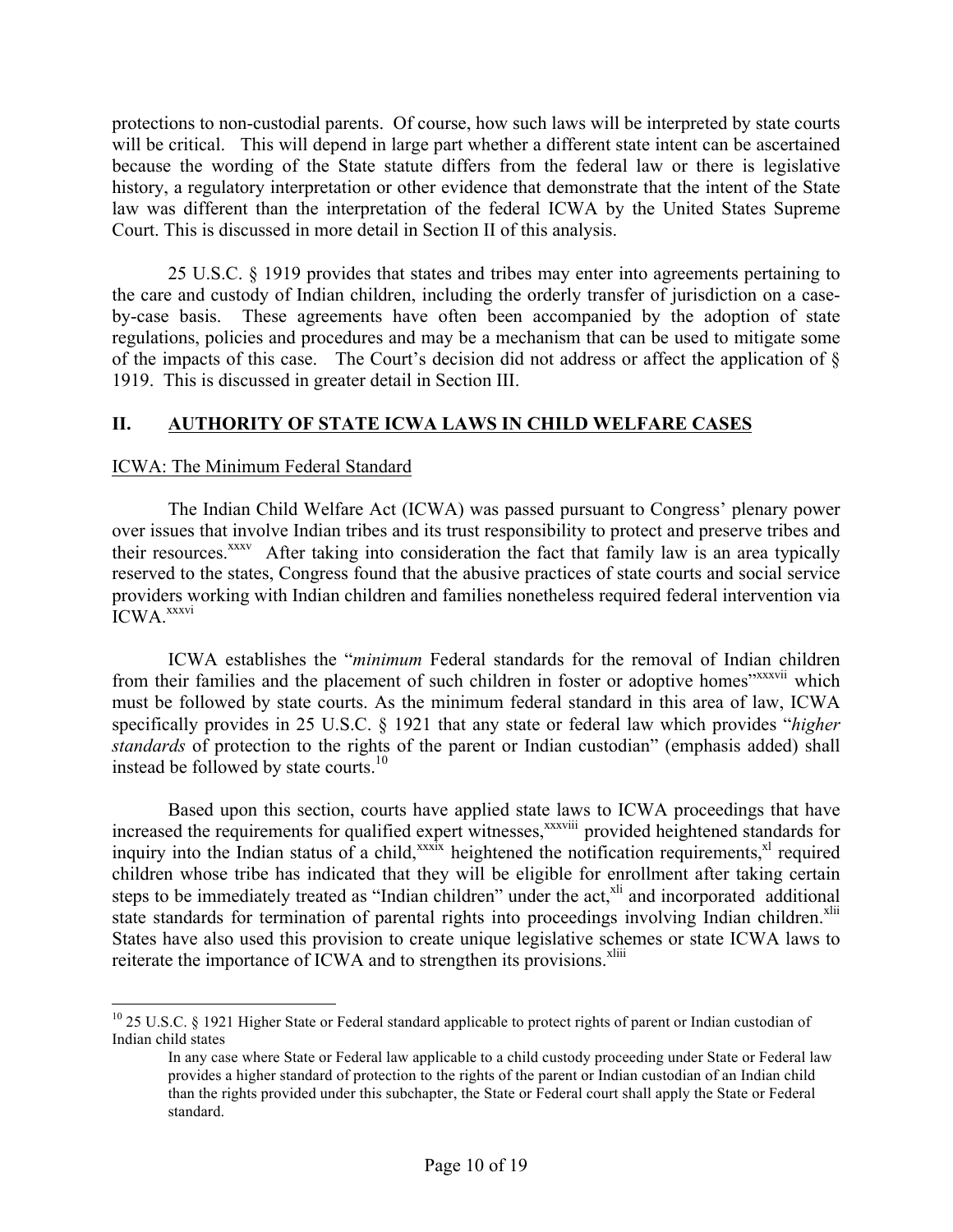Furthermore, although this section does not explicitly include state provisions which heighten protections for tribes as opposed to parents or Indian custodians of an Indian child, at least one court has held that where higher standards are present in state statutes, these protections extend to tribes.<sup>xliv</sup> Additionally, one state has extended the protection of  $$1921$  to protect the rights of tribes via statute.<sup>xlv</sup> It remains unclear, however, to what extent state courts can expand core federal Indian law related provisions (for example the definition of an "Indian child" to include those children not members of federally recognized tribes) $x^2$ , or those provisions not directly related to enhanced parental protections.<sup>xlvii</sup>

Nonetheless, §1921 offers some unique solutions to issues raised in the *Adoptive Couple v. Baby Girl* case. This is because where state ICWA laws provide heightened protections to parents, they will supersede the Supreme Court's interpretation of the federal law.

Thus, in considering how the impact of the *Adoptive Couple v. Baby Girl* might be ameliorated, it is essential to look to state ICWA laws. There are two possible paradigms. One is where the language of the state ICWA diverges from that of the federal ICWA. In such case, interpretation of the State law should proceed independently from the Supreme Court's interpretation of federal law. In the second case, the provisions of state law and federal law are the same. In that instance, some indication of a different state intent will likely be necessary in order for a state court to consider an interpretation at variance from that of the Supreme Court. This might be shown though legislative history or through implementing state regulations or policies at variance from the Supreme Court's interpretation of ICWA.

## Examples of State ICWA provisions that may limit the impact of *Adoptive Couple v. Baby Girl*

## 25 U.S.C. § 1912(d)

One example of how a state ICWA might ameliorate the holding of the United States Supreme Court in *Adoptive Couple v. Baby Girl* as it pertains to 25 U.S.C. § 1912(d) can be found in Michigan state law.

The "Michigan Indian Family Preservation Act (MIFPA)" defines active efforts as, "actions to provide remedial services and rehabilitative programs designed to prevent the breakup of the Indian family *and to reunify the child with the Indian family*."xlviii The language in this definition makes it clear that active efforts are to be made not just to prevent the breakup of a family but also to reunify the child with the Indian family. Given this broader language, a strong argument can be made that the Supreme Court's interpretation of 25 U.S.C. § 1912(f) would not be persuasive to a Michigan court interpreting the MIFPA provision on active efforts. Pursuant to 25 U.S.C. § 1921, the MIFPA provision would govern this issue in the case of an Indian child in a child custody proceeding in Michigan.

#### 25 U.S.C. § 1915(a)

Prior to the holding in *Adoptive Couple v. Baby Girl* that § 1915(a) was not triggered in that case because no alternative party has sought to adopt the child,  $\S$  1915(a) had universally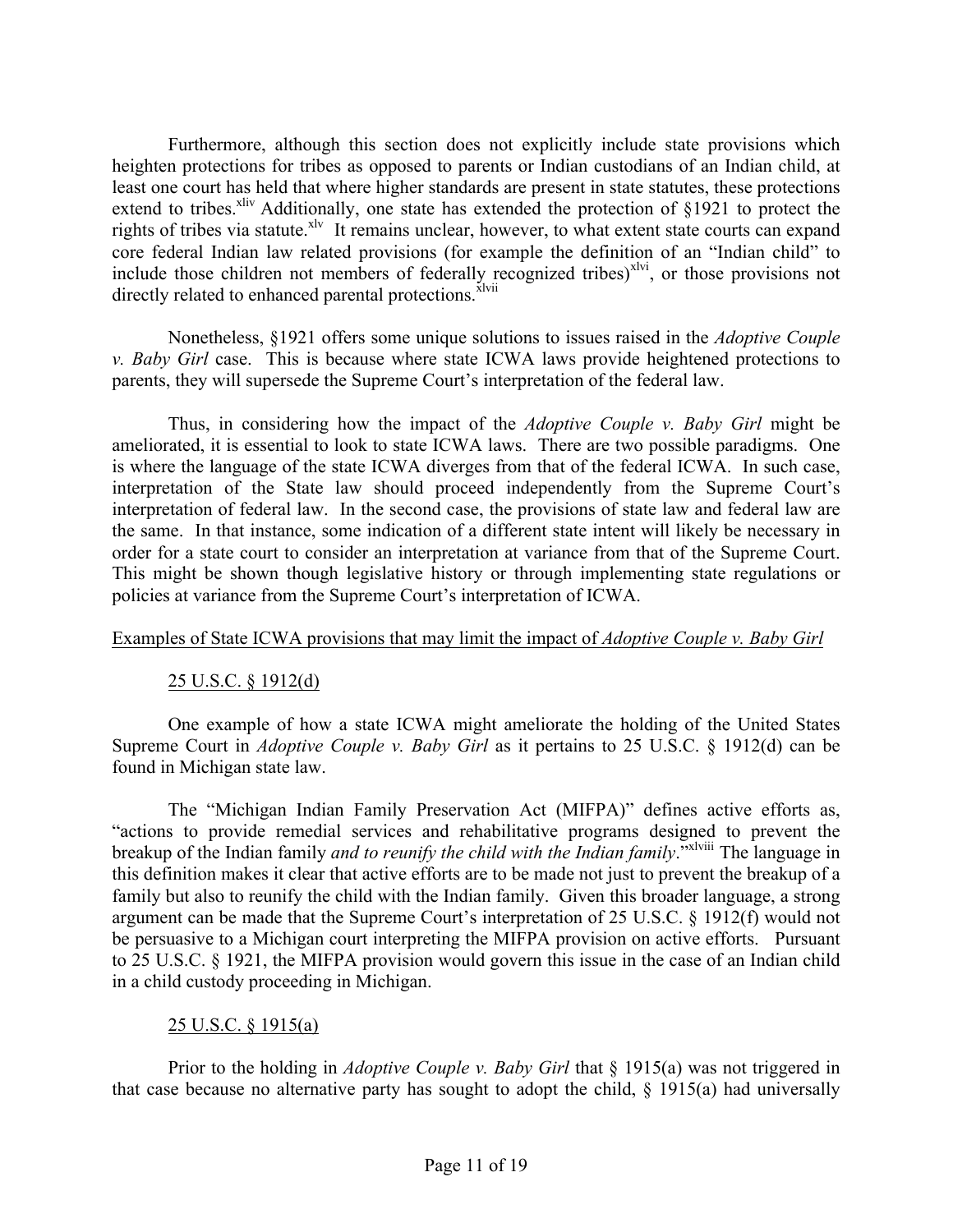been interpreted to apply in every adoption proceeding and to require state and private adoption agencies or parties to actively seek adoptive placements for Indian children based upon the placement preferences it prescribes. Accordingly, a number of states have codified ICWA laws that have mandated how state and private agencies will actively ensure compliance with this provision. The language of some of those provisions may provide heightened protections for Indian children, extended family members and tribal members.

It should be noted, however, that these state provisions may not explicitly fall under 25 U.S.C. § 1921. As discussed above, § 1921 provides that states must follow any "higher standard of protection to the rights of the parent or Indian custodian of an Indian child." The rights protected by the federal ICWA's placement provision and state ICWA's improvements on the placement provisions are those of the Indian child and the tribe—not the parent or Indian custodian. Although some states have interpreted or expanded § 1921 to include tribes, not all states will automatically adopt this principle.

Nonetheless, even without considering § 1921, rules of federal preemption do not preclude application of state laws providing alternative placement preference schemes. Where, as in ICWA, $x$ <sup>lix</sup> there is no express pre-emption clause, a state law is preempted only where the federal regulatory scheme is so pervasive as to "occupy the field" for a particular area of law<sup>1</sup> or where a state law conflicts with a federal law.<sup>li</sup>

Arguments that ICWA "occupies the field" of child welfare law, or even child welfare law as it pertains to Indian children, are unlikely to find favor in the courts. To date, courts have found that ICWA supplements state's children's codes.<sup>lii</sup> For this reason, state laws that require active efforts on behalf of the state and private adoption agencies to find placements in line with ICWA's preferences are unlikely to be preempted because ICWA "occupies the field" of child welfare law.

In addition, state legislation which requires that states actively seek adoptive placements in accordance with the federal ICWA is unlikely to be seen as "in conflict with" and therefore preempted by the federal ICWA. Conflict occurs when (1) it is impossible to comply simultaneously with the state and federal regulation  $\lim_{n \to \infty}$  or (2) where the state regulation obstructs the execution of the purpose and objectives of Congress.<sup>liv</sup> In the area of Indian child welfare, courts have generally read state law and federal law as complementary and have allowed for simultaneous compliance to avoid preemption.<sup> $\nu$ </sup> Where states and private adoption agencies are legislatively required to actively seek placements in line with ICWA's preferences, it is possible to simultaneously comply with both the federal and state law. Further, such state laws are likely to be found consistent with the overall purpose and objectives of Congress presented in ICWA via the Congressional declaration of policy which states:

"The Congress hereby declares that it is the policy of this Nation to protect the best interests of Indian children and to promote the stability and security of Indian tribes and families by the establishment of minimum Federal standards for the removal of Indian children from their families and the placement of such children in foster or adoptive homes which will reflect the unique values of Indian culture,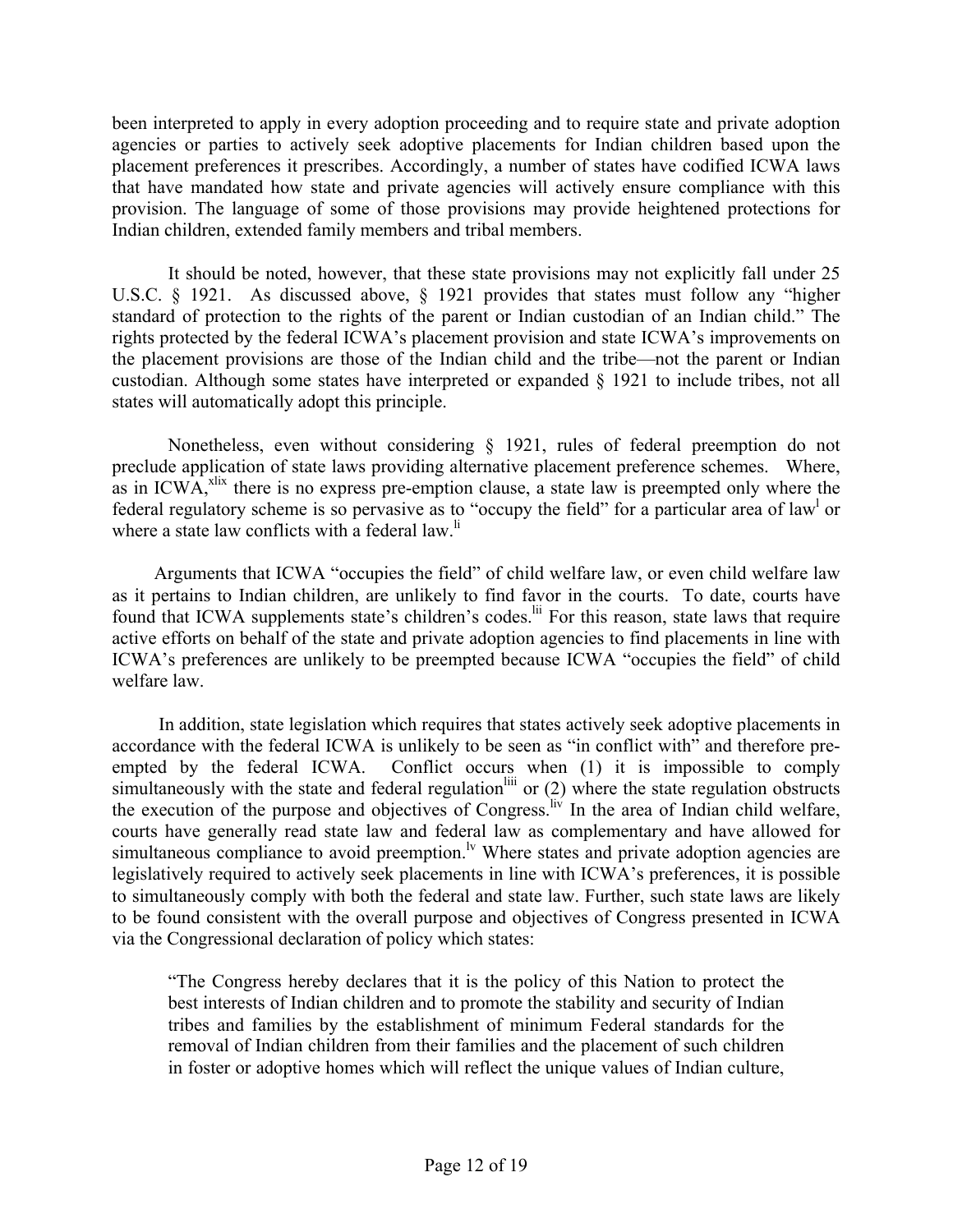and by providing for assistance to Indian tribes in the operation of child and family service programs."<sup>lvi</sup>

The Supreme Court principles on preemption emphasize that "the proper approach [to questions of preemption] is to reconcile the operation of both statutory schemes with one another rather than holding one completely ousted."<sup>Ivii</sup> Moreover, where questions of preemption arise involving *Indian law*, the standard is even more difficult: "the nature of the competing interests at stake" must be balanced rather than "narrow[ly] focus[ing] on congressional intent to preempt state law as the sole touchstone."<sup>Iviii</sup> Here, the interests are not so much competing as complementary given ICWA's strong interest in protecting children's connections with their families and tribes.

For all of these reasons, it is difficult to see why such state requirements would be preempted. In fact, nothing in the Supreme Court decision would preclude states from requiring [by law or through rules and regulations] that a diligent search must be done to ensure active compliance with the placement preferences. Indeed, as previously noted, the ICWA guidelines for state courts require that states diligently recruit homes that fit the ICWA placement preferences and other federal law requires states to actively recruit adoptive families that are reflective of the diversity of their foster care and adoptive populations.

Some examples of state statutes that may lessen the impact of the placement preferences holding in *Adoptive Couple v. Baby Girl* include the Oklahoma ICWA, which states:

The placement preferences specified in 25 U.S.C. § 1915, shall apply to all preadjudicatory placements, as well as preadoptive, adoptive and foster care placements. In all placements of an Indian child by the Oklahoma Department of Human Services (DHS), or by any person or other placement agency, DHS, the person or placement agency shall utilize to the maximum extent possible the services of the Indian tribe of the child in securing placement consistent with the provisions of the Oklahoma Indian Child Welfare Act.<sup>lix</sup>

A key part of the Supreme Court's rationale for its holding was that it did not want to deprive Indian children from finding permanent families. A more diligent search for adoptive homes within the placement preferences is consistent with the goal of finding homes for Indian children and helps to further ICWA's legislative intent to promote "placement of such children in foster or adoptive homes which will reflect the unique values of Indian culture..."<sup>1x</sup> Under these circumstances, it is difficult to see how ICWA could be interpreted to preempt such efforts.

The fact that the Oklahoma Legislature mandated that a vigorous effort be made to place children in preferred placements might also be the grounds for an argument that an Oklahoma court should interpret the placement preferences section in the Oklahoma statute as not including the Supreme Court's limitation on the application of the federal ICWA placement preferences provision [25 U.S.C. § 1915(a)]. Of note, Oklahoma has interpreted 25 U.S.C. § 1921 to include heightened protections of not only the parents of an Indian child but also the tribe of an Indian child, making this interpretation more feasible.<sup>1xi</sup>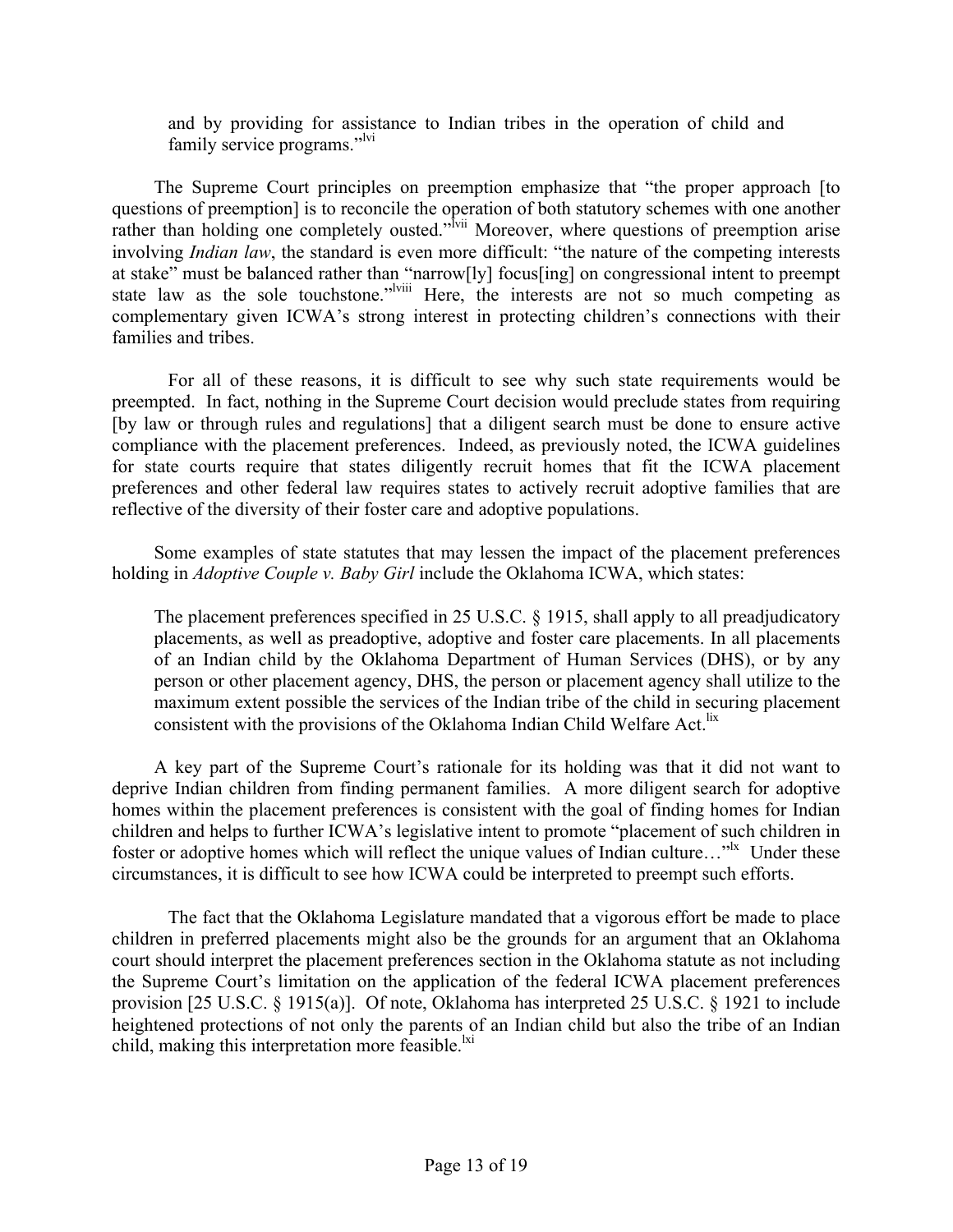California's state ICWA is similar. California law states "In any case in which an Indian child is removed from the physical custody of his or her parents or Indian custodian… the child's placement shall comply with this section<sup>" kii</sup> where the section requires that "the prevailing social" and cultural standards of the Indian child's tribe shall be applied in meeting the placement preferences under this section"<sup>lxiii</sup> and that "[a]ny person or court involved in the placement of an Indian child shall use the services of the Indian child's tribe…to secure placement within the order of placement preference established in this section."<sup>Ixiv</sup> Again, this language is counter to the passive interpretation of the federal placement preferences provision by the Supreme Court, as it requires those agencies and persons placing a child to actively engage to ensuring compliance with the placement preferences. Moreover, California has also codified that the language of § 1921 of ICWA includes heightened protections for tribes, which may give the provisions on placement preferences discussed above additional force in courts.<sup>lxv</sup>

Minnesota's state ICWA offers another example of a state law that may provide some practical protection against the consequences of the placement preferences portion of the decision in *Adoptive Couple v. Baby Girl*. Under its notice provisions, the Minnesota Indian Preservation Act states: "Any agency considering placement of an Indian child shall make active efforts to identify and locate extended family members."<sup>Ixvi</sup> Although this provision does not directly contradict the Court's holding concerning the placement preferences provision of ICWA, it does require that both private and public agencies actively engage extended family at the time of placement. That process should maximize the possibility that an adoption petition will be filed by a preferred party.

## What if a state ICWA mirrors the federal ICWA sections 1912(f) and 1912(d)

In contrast to the state ICWA provisions described above, the majority of states that have passed laws to strengthen the application of ICWA in their jurisdiction have either 1) inserted a provision in their code that requires under state law that the federal ICWA be followed;  $\frac{2}{x}$  or 2) codified language that exactly mirrors ICWA's active effort language, <sup>lxviii</sup> termination of parental rights standards,<sup>1xix</sup> and placement preference language.<sup>*kx*</sup> Clearly, those states that have added provisions requiring the integration of the federal ICWA with state child welfare and adoption laws will be required to interpret the federal ICWA in their courts according to the decision of the Court in *Adoptive Couple v. Baby Girl* (see Section I above for suggestions on how to interpret this decision). However, under some circumstances described below, those states that have codified the *language* of the federal ICWA may be able to argue that state ICWA language identical to the federal ICWA need not be interpreted as the federal ICWA was interpreted by the Court in *Adoptive Couple* v. *Baby Girl.* Thus, state decisions based in whole or in part on a state ICWA with language identical to the federal ICWA language may not automatically be overturned by the decision in *Adoptive Couple v. Baby Girl.*

Where there is state legislative history or implementing regulations, or perhaps a tribalstate agreement, to support a state interpretation of state ICWA language that is at variance with the Supreme Court's interpretation of identical language, the argument for a differing interpretation may find approval in the court. For example, California made the following legislative finding: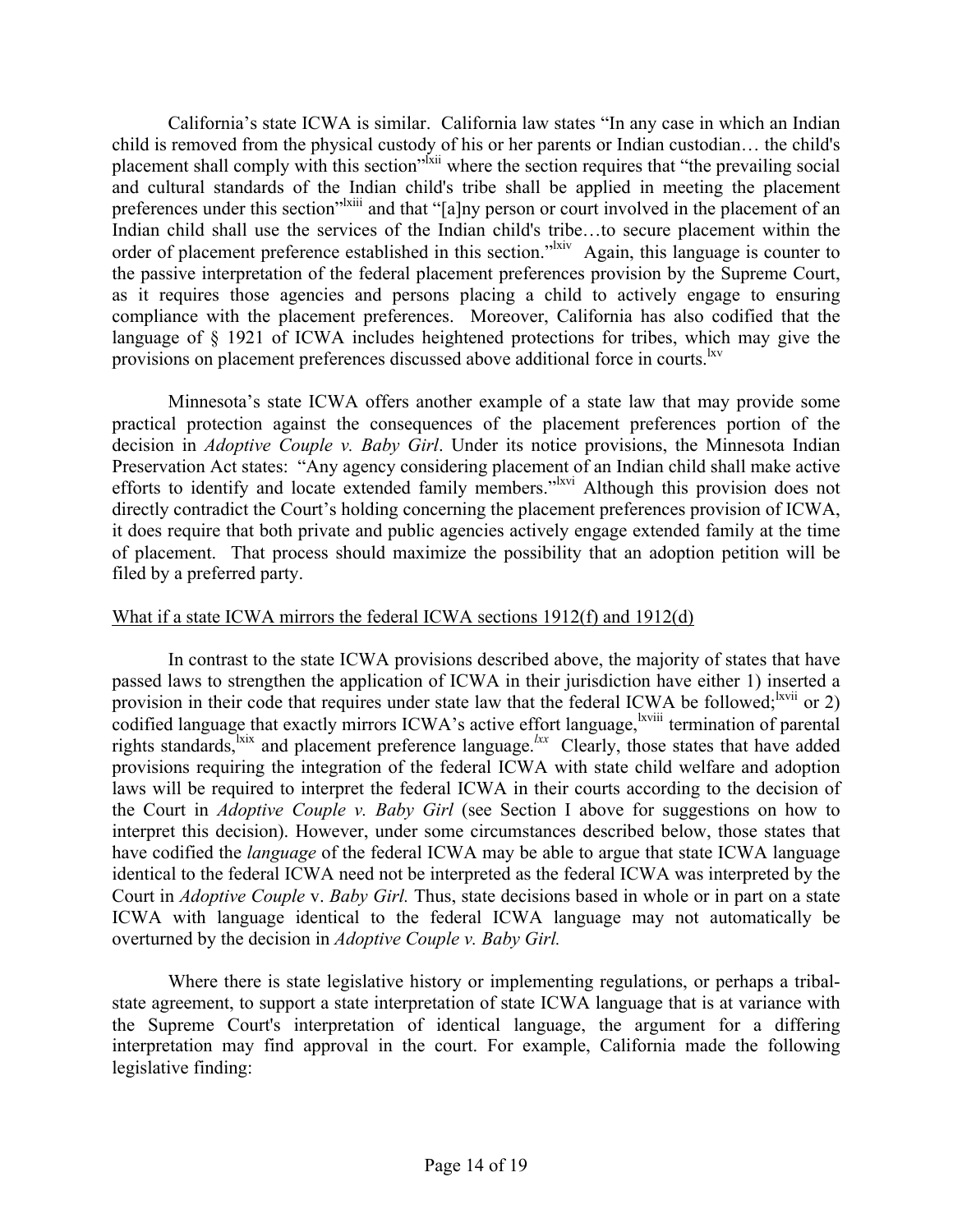There is no resource that is more vital to the continued existence and integrity of Indian tribes than their children, and the State of California has an interest in protecting Indian children who are members of, or are eligible for membership in, an Indian tribe. The state is committed to protecting the essential tribal relations and best interest of an Indian child by promoting practices, in accordance with the Indian Child Welfare Act (25 U.S.C. § 1901 et seq.) and other applicable law, designed to prevent the child's involuntary out-ofhome placement and, whenever that placement is necessary or ordered, by placing the child, whenever possible, in a placement that reflects the unique values of the child's tribal culture and is best able to assist the child in establishing, developing, and maintaining a political, cultural, and social relationship with the child's tribe and tribal community.

Statements such as this one offer room to argue that the unique interests of California as stated by this finding require a different interpretation of the applicable provisions in California law.

In addition to unique legislative findings, the policy statements and regulations of a state offer insight into how a state ICWA with identical language to the federal ICWA is intended to be interpreted. For example, the Washington ICWA policy and procedure manual states the following as it pertains to active efforts:

- A. "Before filing a dependency, guardianship, or involuntary termination of parental rights petition in state court, the CA social worker must make **active efforts** to provide social services to the family for protection of an Indian child.
	- 1. The social worker must make **active efforts** only when the circumstances of the family, viewed in light of the prevailing social and cultural conditions and the way of life of the Indian community:
		- a. Require the provision of social services for the protection of the child; and
		- b. To support the relationship between the child and the parent(s)/Indian custodian.
	- 2. **Active efforts** include those services the social worker actively provides to rehabilitate and/or prevent the breakup of the family. **Active efforts** require more direct involvement by the social worker with the family than reasonable efforts.
- B. The CA social worker will jointly develop and, whenever possible, provide the services in consultation with the social services program of the child's Tribe.<sup>lxxi</sup>

Provisions such as this one may support an argument that although the language of the state ICWA provision in Washington mirrors the federal ICWA, the state provision has been interpreted more broadly by the state and a Washington state court should defer to the administrative interpretation of the statute. Federal rules of statutory interpretation require great deference be given to an administrative agencies reasonable interpretation of an ambiguous statute.<sup>Ixxii</sup> This principle, however, has uneven application throughout state courts.<sup>Ixxiii</sup>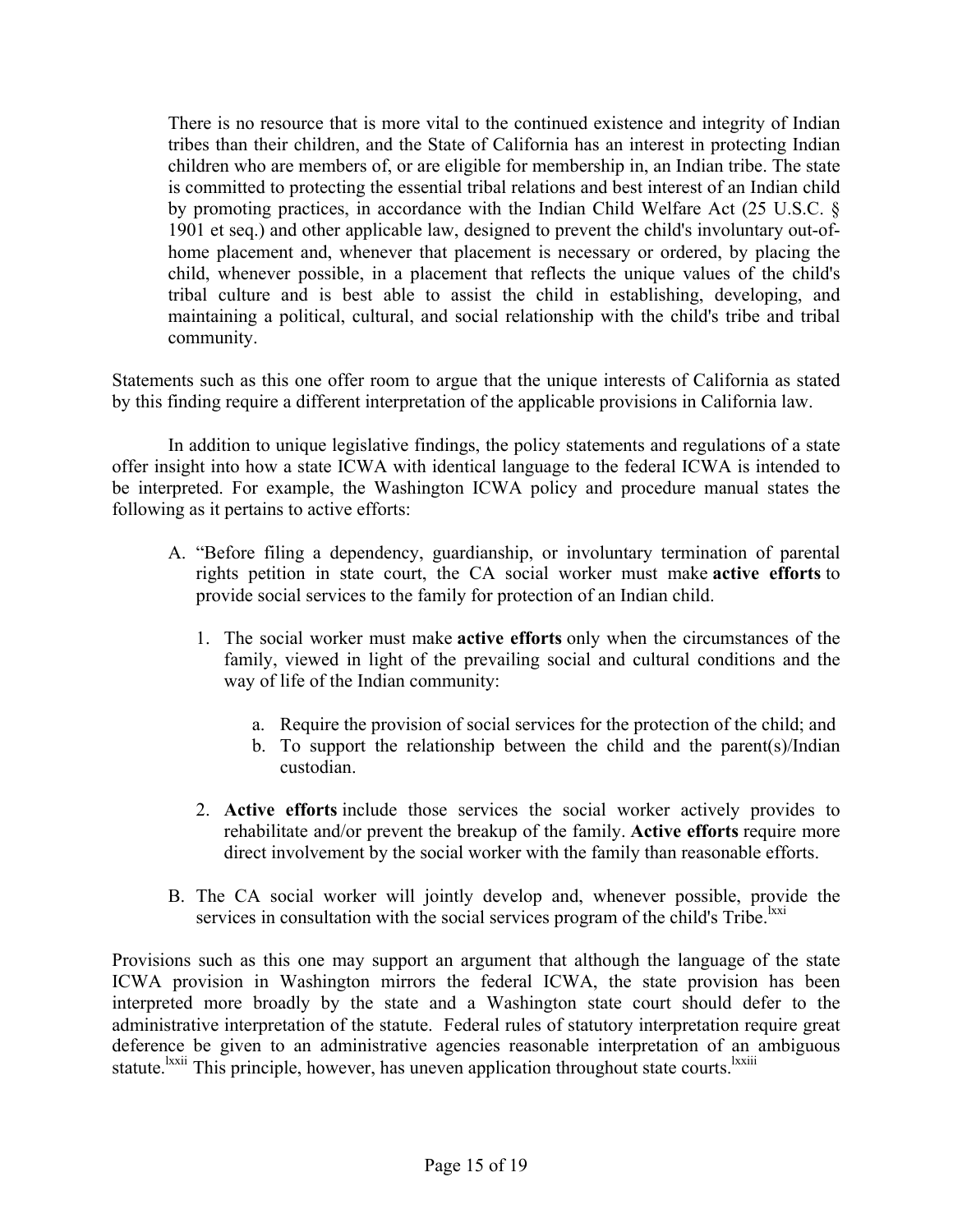Interpretation of state ICWAs that mirror the federal ICWA language will take place on a case-by-case basis. In many cases, a state court will likely adopt the federal analysis. Arguments that a state's legislative purpose or administrative interpretation of their own statutory language should influence these interpretations, however, may convince a court to take an independent look at the state statute in some cases.

## **III. TRIBAL-STATE AGREEMENTS**

25 U.S.C. § 1919 provides statutory authority for tribes and states to enter into agreements regarding "(1) care and custody of Indian children and (2) jurisdiction over child custody proceedings, including agreements which may provide for orderly transfer of jurisdiction on a case-by-case basis and agreements which provide for concurrent jurisdiction between States and Indian tribes.<sup>lxxiv</sup> Generally,  $\S$  1919(a) tribal-state agreements are not required to be formally written and executed agreements, such as a Memorandum of Understanding.<sup>lxxv</sup> Rather, tribalstate agreements may consist of a series of agreements and through operational collaboration between state and tribal agencies and courts.<sup>lxxvi</sup>

While § 1919 tribal-state agreements cannot directly overturn the decision in *Adoptive Couple v. Baby Girl*, they can provide mechanisms to establish Indian child welfare procedures that go beyond the "minimum Federal standards for removal of Indian children from their families" and which in a practical sense can require agencies to operate in a manner that would ameliorate some of the impact of the limitations handed down by the Supreme Court.

Generally, absent an explicit prohibition or limitation in ICWA, the two parties can agree to take assumed responsibilities and take actions regarding the "care and custody of Indian children" even if not explicitly required by ICWA.

For example, in Oregon, the tribal-state agreement requires consultation with the tribe of the parent before the state will advocate to any state court a permanency plan involving termination of parental rights.<sup>1xxvii</sup> If the Supreme Court's holding is given a broad interpretation and is applied to involuntary proceedings, this provision and any other similarly crafted provisions can eliminate the need for the filing of a Termination of Parental Rights (TPR) action and provide additional protection of parental rights. By coordinating efforts with tribes before termination of parental rights is even considered, additional protections for the rights of noncustodial parents can be provided, and some of the issues raised by the Supreme Court decision resolved.

In the Washington tribal-state agreement, there are also limitations on the filing of TPRs. The child welfare agency is to petition the state court for an involuntary foster care placement or termination of parental rights only after it has undertaken active efforts to prevent the breakup of the family.lxxviii This provision does not require a determination of prior legal or physical custody to be made. Also, the state agrees to not seek termination of parental rights when specific circumstances exist as the only grounds for a petition.lxxix For example, evidence of community or familial poverty, crowded or inadequate house, or alleged alcohol abuse by itself cannot trigger a petition for termination of parental rights.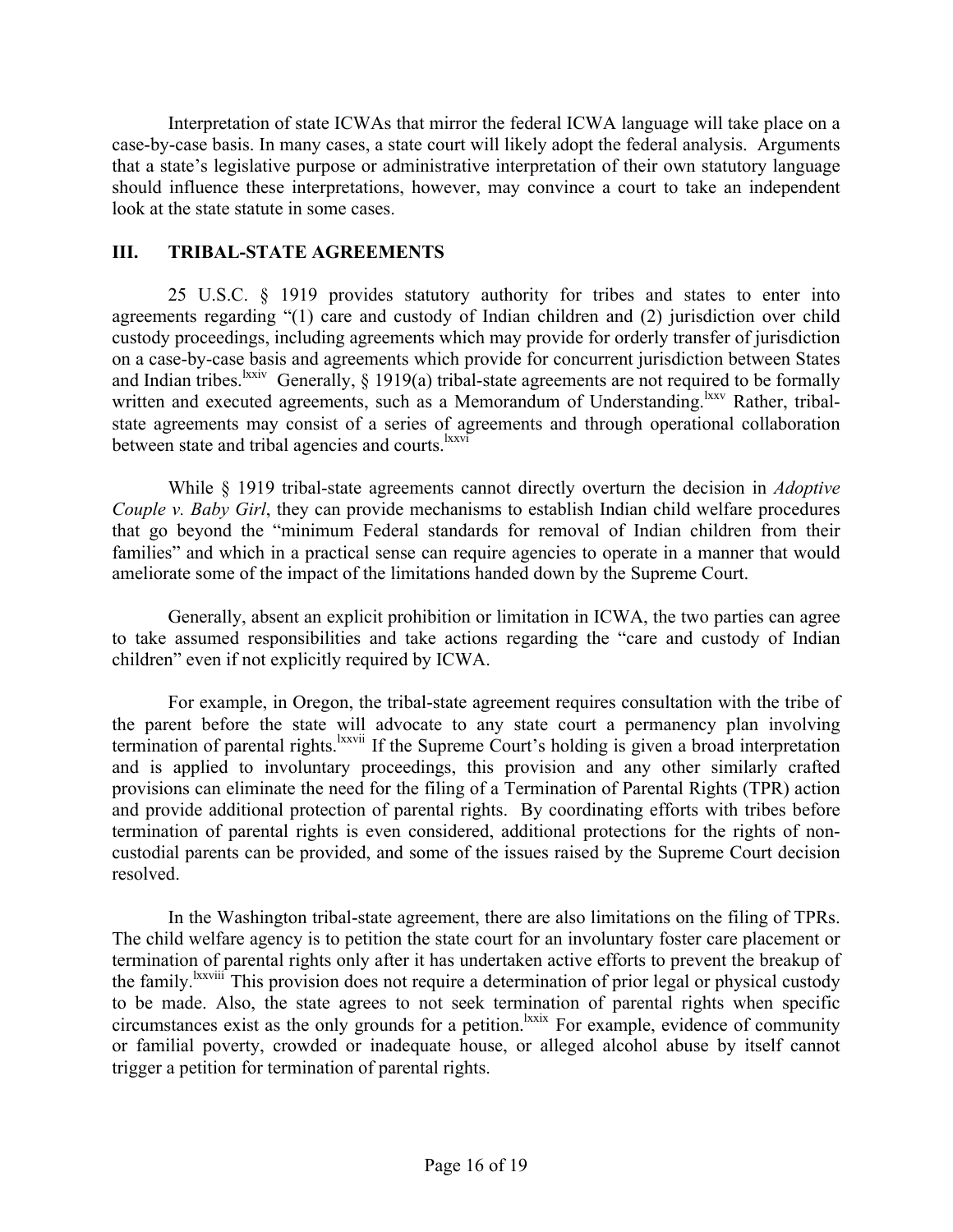In terms of active efforts, Oregon requires the state child welfare agency and the tribe to make active efforts to overcome identified barriers, such as transportation, providing access to and transmittal of documents and providing access to visits, counseling and treatment without limitation.<sup>lxxx</sup> A Minnesota tribal-state agreement defines active efforts as "active, thorough, careful, and culturally appropriate efforts" by the local social services agency "to fulfill its obligation under ICWA, [Minnesota Indian Family Preservation Act], and the DHS Social Services Manual to prevent placement of an Indian child and at the earliest possible time to return the child to the child's family once placement has occurred."<sup>Ixxxi</sup> While these sections do not specifically address the Supreme Court's issues, they suggest a robust interpretation of who should receive active efforts. Of course, now that tribes and states are specifically aware of the Court decision, they could agree to provisions that are more directly on point. It should be remembered that while the Court's decision said that active efforts were not required in the case before it, it did not prohibit active efforts from being provided. Thus, tribal-state agreements requiring services to all parents of Indian children would not be precluded by the Supreme Court decision.

In terms of placement preferences, the Oregon tribal-state agreement includes the three preferential placement categories and adds a fourth preference, "Other adoptive families approved by the Tribe."<sup>Ixxxii</sup> Section VII of the Oregon template agreement also provides that the Tribe shall provide the state welfare agency with names and home studies of prospective adoptive homes in order to assist the state in complying with the placement preferences. If it works as intended, it could serve to lessen the impact of the Supreme Court decision.

ICWA's adoptive placement preferences are also strongly protected by the Washington tribal-state template agreement. Washington has agreed to place an Indian child outside the ICWA placement preference categories only when certain circumstances exist. Those circumstances include: (1) the Tribe concurs that the best interests of the child require placement in a non-Indian home; (2) the child has extraordinary physical or emotional needs, attested to by a qualified expert witness, that cannot be addressed by a placement within the preferred categories; or (3) a diligent search for a placement within the preferences categories has been completed and no suitable placement within such categories is available.<sup>lxxxiii</sup> Again, in a practical sense, a provision such as this can minimize the impact of the Supreme Court's decision.

One limitation should be noted. While these provisions might be included as part of state licensing requirement for adoption agencies which would affect some private adoptions, it would be more difficult to use tribal-state agreements to impact private adoptive placements by birth parents and adoption attorneys that do not utilize state or state-licensed agencies – although state courts might have the authority to issue rules that would impact such placement.

#### **CONCLUSION**

In the end, it seems safe to conclude that the Court was (as Justice Breyer confirmed in his concurrence), very focused upon the facts of this case and consequently the guidance that it has provided on key issues such as the EIF and how the different sections of the statute now fit together is still not completely clear. While some of the uncertainty can be dealt with through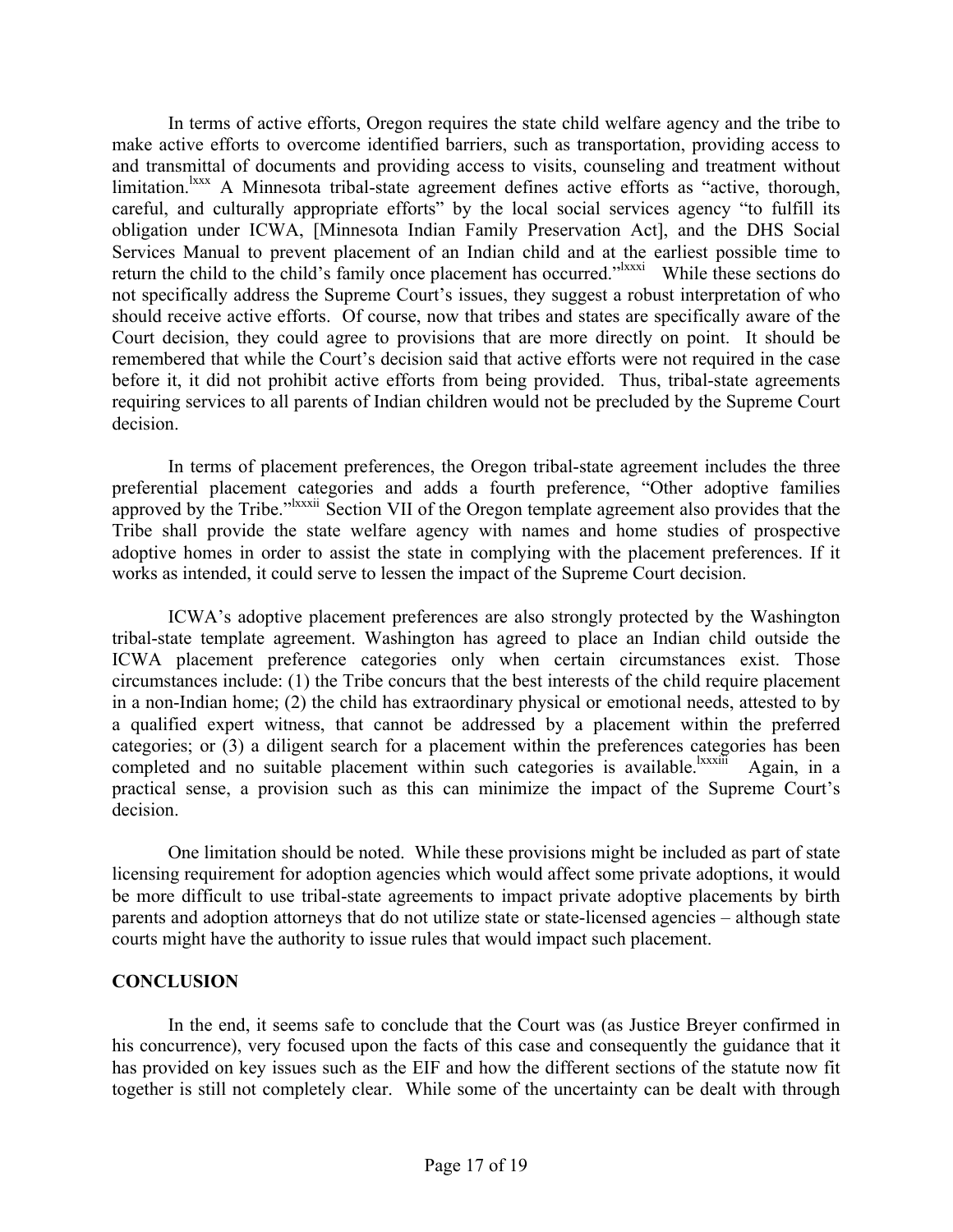proactive efforts at the state level—state ICWAs, tribal-state agreements, policies and procedures—it is also safe to assume that much litigation will arise as a result of the uncertainties in the decision. This paper is designed to provide tribal leaders, advocates, attorneys and others interested in Indian child welfare with an understanding of the decision and some possible tools to respond to the decision.

|<br>i  $\frac{1}{1}$  133 S.Ct. 2552 (2013).<br> $\frac{1}{1}$  *Id.* at 2560-2564. iii *Id.* at 2564-2565. iv *Id.* at 2559.<br>
<sup>v</sup> 731 S.E.2d 550, 566 (S.C. Sup. Ct. 2012).<br>
<sup>vi</sup> 133 S.Ct. at 2571. <sup>vii</sup> *Id.* at 2565.<br><sup>viii</sup> *Id.* at 2560-2562. <sup>ix</sup> *Id.* at 2571.<br><sup>x</sup> *Id.* at 2563-2564.<br><sup>xi</sup> *Id.* at 2562-2563.<br><sup>xii</sup> *Id.* at 2576, n.3.<br>*x*ii *Id.* at 2563, xiv *Id.* at 2571. xv *Id.* at 2576, n.3. xvi *Id.* at 2580. <sup>xvii</sup> *See, e.g.,* 42 U.S.C. 671(a)(15)(B).<br><sup>xviii</sup> 133 S.Ct. at 2564. <sup>xix</sup> *Id.*, at 2564 n. 11; [need to fix this citation].<br>
<sup>xx</sup> *Id.* at 2561-2562.<br>
<sup>xxi</sup> 42 U.S.C. § 622(b)(7).<br>
<sup>xxii</sup> 42 U.S.C. §§ 671(a)(19), (29).<br>
<sup>xxii</sup> *In re M.E.M.*, 725 P.2d 212 (Mont. 1986). xxiv *See, e.g.,* Lewerenz and McCoy, *The End of "Existing Indian Family" Jurisprudence: Holyfield at 20, In the Matter of A.J.S., and the Last Gasps of a Dying Doctrine*, 36 William Mitchell L.Rev. 684 (2010). <br>xxv 133 S.Ct. at 2561, n.6. xxvi *Id.* at 2573-2575. <sup>xxvii</sup> 490 U.S. 30 (1989).<br><sup>xxviii</sup> 133 S.Ct. at 2557, n.1. xxix *Id.* at 2561.<br>xxx 490 U.S. at 34, 35 n.4, 52-53.<br>xxxi<sup>1</sup> 133 S.Ct.at 2559.<br>xxxiii 490 U.S. 30.<br>xxxiii 133 S.Ct. at 2574.<br>xxxiv 42 U.S.C. § 622(b)(7).  $xxxv$  25 U.S.C. §§ 1901(1)-(2); *see also* Establishing Standards for the Placement of Indian Children In Foster or Adoptive Homes, To Prevent the Breakup of Indian Families, Committee on Interior and Insular Affairs. H.R. Rep. No. 95-1368, at 13-18 (1978) (Hereinafter House Report). xxxvi House Report at 19. (Stating "While the committee does not feel that it is necessary or desirable to oust the States of their traditional jurisdiction over Indian children falling within then' geographic limits, it does feel the need to establish minimum Federal standards and procedural safes guards in State Indian child custody proceedings

designed to protect the rights of the child as an Indian, the Indian family and the Indian tribe.").

 $\frac{\text{xxxvii}}{25}$  U.S.C. § 1902 (emphasis added).<br> $\frac{\text{xxxviii}}{25}$  *In re D.S.P.*, 480 N.W.2d 234 (Wis. 1992).

xxxix *In re Elliott*, 554 N.W.2d 32, 38 (Mich. Ct. App. 1996).<br><sup>xl</sup> *Id. In re Jack C.*, 192 Cal.App.4th 967 (2011).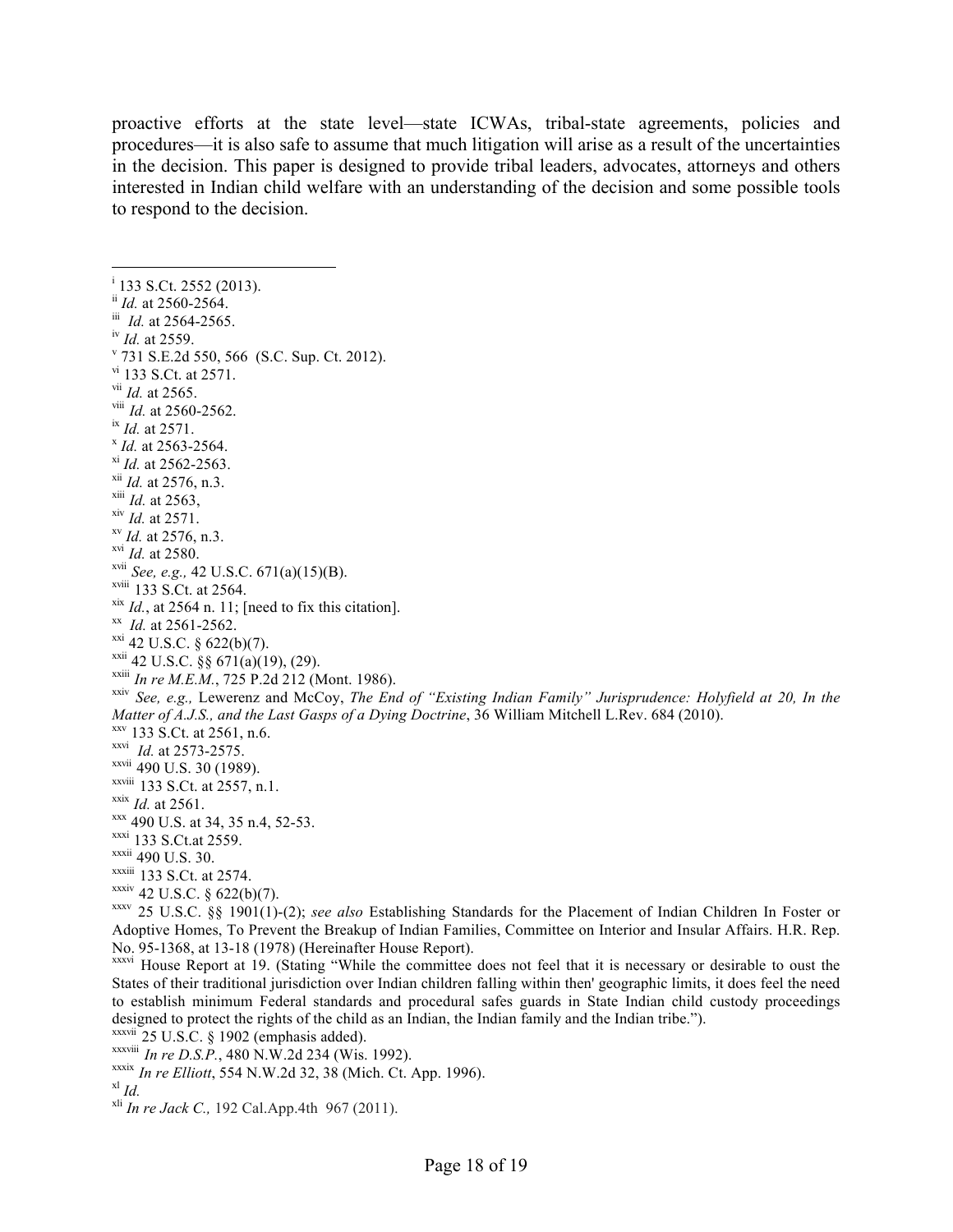<sup>xlii</sup> *Matter of JRB*, 715 P. 2d 1170 (Alaska, 1986).<br><sup>xliii</sup> *See, e.g.*,Michigan Indian Family Preservation Act, 2012 Mich. Pub. Acts 565; Iowa Indian Child Welfare Act, Iowa Code § 232B.1 et seq. (2005); Minnesota Indian Family Preservation Act, Minn. Stat. 260.751 et seq. (1999); Washington Indian Child Welfare Act, 2011 Wash. Laws, S.B. 5656, 2001, Reg. Sess. (Wash. 2011) Chap. 309; Wisconsin Indian Child Welfare Wis. Stat. § 48.028 et seq. (2013); California Senate Bill 678 of 2006; Oklahoma Indian Child Welfare Act, Okla. Stat. § 10-40.1 et seq. (1994).

xliv *Cherokee Nation v. Nomura*, 160 P.3d 967 (Okla. 2007)

 $x^{1}$  Cal. Fam. Code § 175(d) (2008); Cal. Prob. Code § 1459(d) (2008); Cal. Welf. & Inst. Code § 224(d) (2008).

xlvi *See In re AW*, 741 N.W. 2d 793 (Iowa 2007); *State ex rel. SOSCF v. Klamath Tribe*, 11 P.3d 701 (Or. Ct. App. 2000).

xlvii *In re NNE*, 752 N.W. 2d 1(Iowa 2008) (finding that Sec. 1921 does not provide justification for the provision of extra rights to a tribe, when those rights "come at the expense" of the rights of the parent or child).

 $x$ lviii 2012 Mich. Pub. Act, 565 § 3(a) (emphasis added). Note the active efforts provision of the MIFPA mirrors the federal language discussed in the opinion *Adoptive Couple v. Baby Girl* stating "(3) A party seeking a termination of parental rights to an Indian child under state law must demonstrate to the court's satisfaction that active efforts have been made to provide remedial services and rehabilitative programs designed to prevent the breakup of the Indian family and that the active efforts were unsuccessful." 2012 Mich. Pub. Act, 565 Sec. 15(3). Reading this section in tandem with the statute's definition of active efforts should immunize it from the Court's decision in *Adoptive Couple v. Baby Girl. xlix See, e.g., In the matter of the ADOPTION OF A.B. and D.T., 245 P.3d 711 (Utah 2010).* <sup>1</sup> *Rice v. Santa Fe Elevator Corp., 331 U.S. 218 (1947).* 

<sup>li</sup> Gibbons v. Ogden, 22 U.S. 1 (1824).<br><sup>lii</sup> See, e.g., *In re Brandon M.* 54 Cal.App.4th 1387 (1997) ("it simply cannot be maintained that the ICWA in any way, manner, shape or form "occupies the field" of child custody or adoption, even as to Indian children. As respondent points out, the ICWA is totally devoid of any provisions dealing with, e.g., the bases on which a child may be removed from a parent's custody, when and how often hearings must be held to review a child's status, who is entitled to what reunification services and for how long, or many, many other similar issues.").

<sup>liii</sup> Florida Lime & Avocado Growers, Inc. v. Paul, 373 U.S. 132, 142-43 (1963).

liv *Crosby v. Nat'l Foreign Trade Council*, 530 U.S. 363, 372-73 (2000).

lv See, e.g., *In the Matter of JRB*, 715 P. 2d 1170 (Alaska 1986) (Finding that state termination of parental rights standards supplement the termination of parental rights standards provided by ICWA and applying both to TPR proceedings involving Indian children).

 $\frac{N_{\text{N}}}{25}$  U.S.C. § 1902

lvii *Merrill Lynch, Pierce Fenner & Smith v. Ware* 414 U.S. 117, 127 (1973).

<sup>Iviii</sup> *New Mexico v. Mescalero Apache Tribe*, 462 U.S. 324, 334 (1983)<br>
<sup>Iix</sup> Okla. Stat. § 40.6 Placement preference.<br>
<sup>Ix</sup> 25 U.S.C. § 1902.<br>
<sup>Ixi</sup> *Cherokee Nation v. Nomura*, 160 P.3d 967 (Okla. 2007).<br>
<sup>Ixii</sup> Cal.W

<sup>lxv</sup> Fam. Code § 175(d) (Cal.); Prob. Code § 1459(d) (Cal); Welf. & Inst. Code § 224(d) (Cal).

lxvi Minn Stat. 260.761.

lxvii *See, e.g.*,Mont. Code Ann. § 41-3-109 (1997) ("If a proceeding under this chapter involves an Indian child, as defined in the Indian Child Welfare Act, 25 U.S.C. §§ 1901 *et seq*., the proceeding is subject to the Indian Child Welfare Act."); VT. Stat. Ann. Tit. 33, § 5120 (2009) ("The federal Indian Child Welfare Act, 25 U.S.C. §§ 1901 *et seq.*, governs any proceeding under this title that pertains to an Indian child, as defined by the Indian Child Welfare Act, and prevails over any inconsistent provision of this title."); S.D. Codified Laws § 26-8A-32 (year) (stating in its chapter on Protection of Children from Abuse or Neglect "Due regard shall be afforded to the Indian Child Welfare Act (25 U.S.C. §§ 1901-1963)…if that Act is applicable."); Or. Rev. Stat. § 419B.500 (2003) (stating "The parental rights of the parents of a ward may be terminated as provided in this section and ORS § 419B.502 to 419B.524, only upon a petition filed by the state or the ward for the purpose of freeing the ward for adoption if the court finds it is in the best interest of the ward. If an Indian child is involved, the termination of parental rights must be in compliance with the Indian Child Welfare Act.").